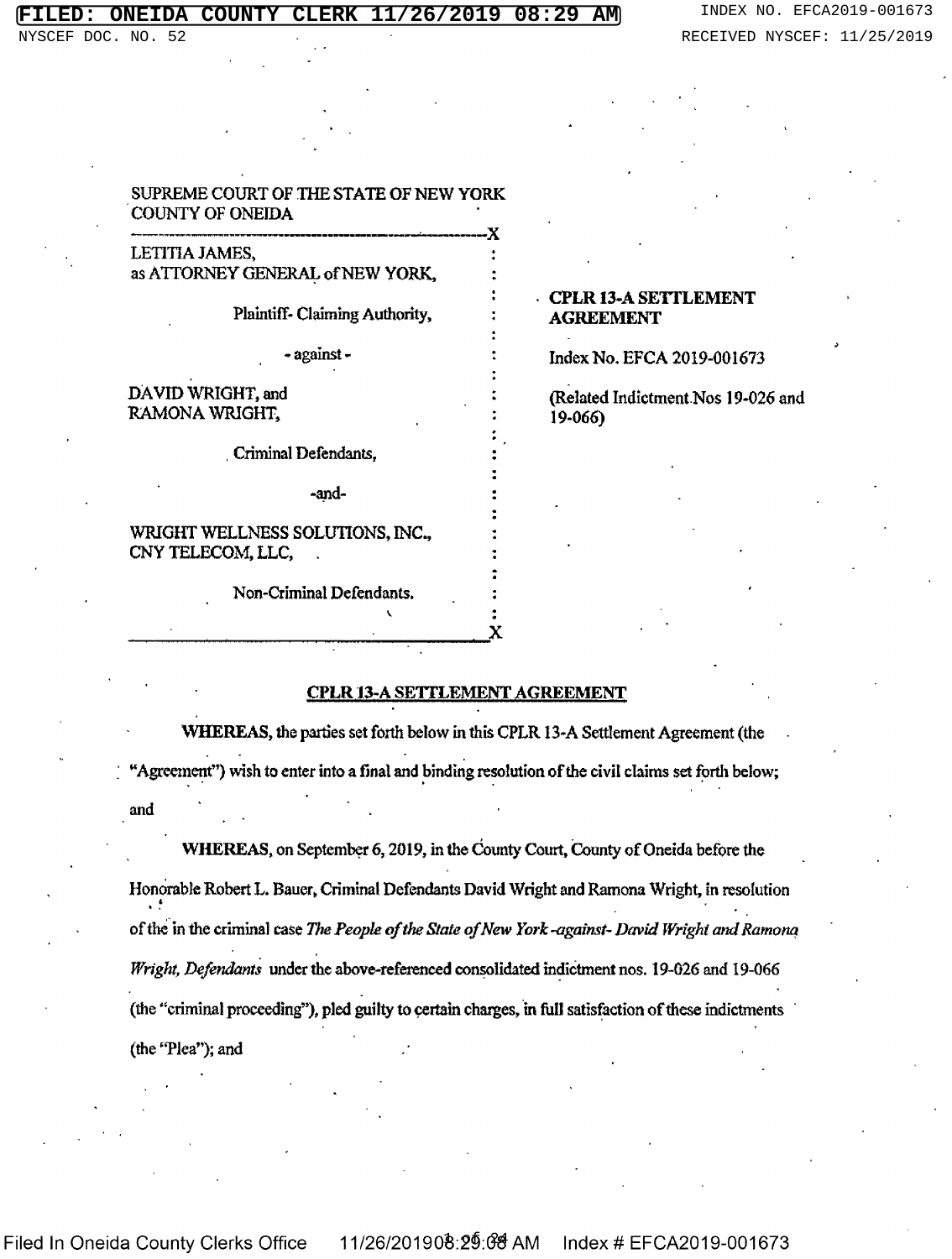WHEREAS, on September 6, 2019 in connection with each of their respective pleas, Defendants David Wright and Ramona Wright not only pled guilty to certain criminal charges but also agreed to certain conditions to each of their respective pleas as reflected in the plea minutes from that court appearance and the terms and conditions of said pleas as reflected in the plea minutes on that date, are hereby incorporated by reference into this Agreement; and

WHEREAS, the Criminal Defendants David Wright and Ramona Wright in the abovecriminal proceeding, are also Defendants in the above-captioned civil case ("civil proceeding"), and wish to resolve all Civil Practice Law and Rules ("CPLR") article 13-A claims brought against them by Letitia James, as Attorney General of New York ("Plaintiff" or "OAG"); and

WHEREAS, pursuant to CPLR article 13-A, an ex parte Order of Attachment, Temporary Restraining Order and Disclosure Order ("Ex Parte Order"), Index No. EFCA 2019-001673, was obtained and signed by the Honorable Bernadette T. Clark on June 19, 2019, in the Supreme Court of the State of New York, County of Oneida, against the above-captioned Criminal Defendants, Non-Criminal Defendants and their property located within the State of New York, and was thereafter modified by supplemental orders signed by Justice Clark on July 3, 2019 and July 9, 2019 ("Supplemental Orders"); and

WHEREAS, the Ex Parte Order was modified and confirmed by Justice Clark on July 16, 2019 (the "Confirming Order"); and

WHEREAS, included among the property currently attached pursuant to the Confirming Order are the following four separate accounts: the GPO Federal Credit Union ("GPO") account no. ending 4992 titled to Ramona L Wright and David P Wright with a balance of approximately \$9,028.68; GPO account no. ending 0992 titled to David Wright with a balance of approximately \$6,511.67; GPO account no. ending 8463 titled to CNY Telecom LLC ("CNY") up to a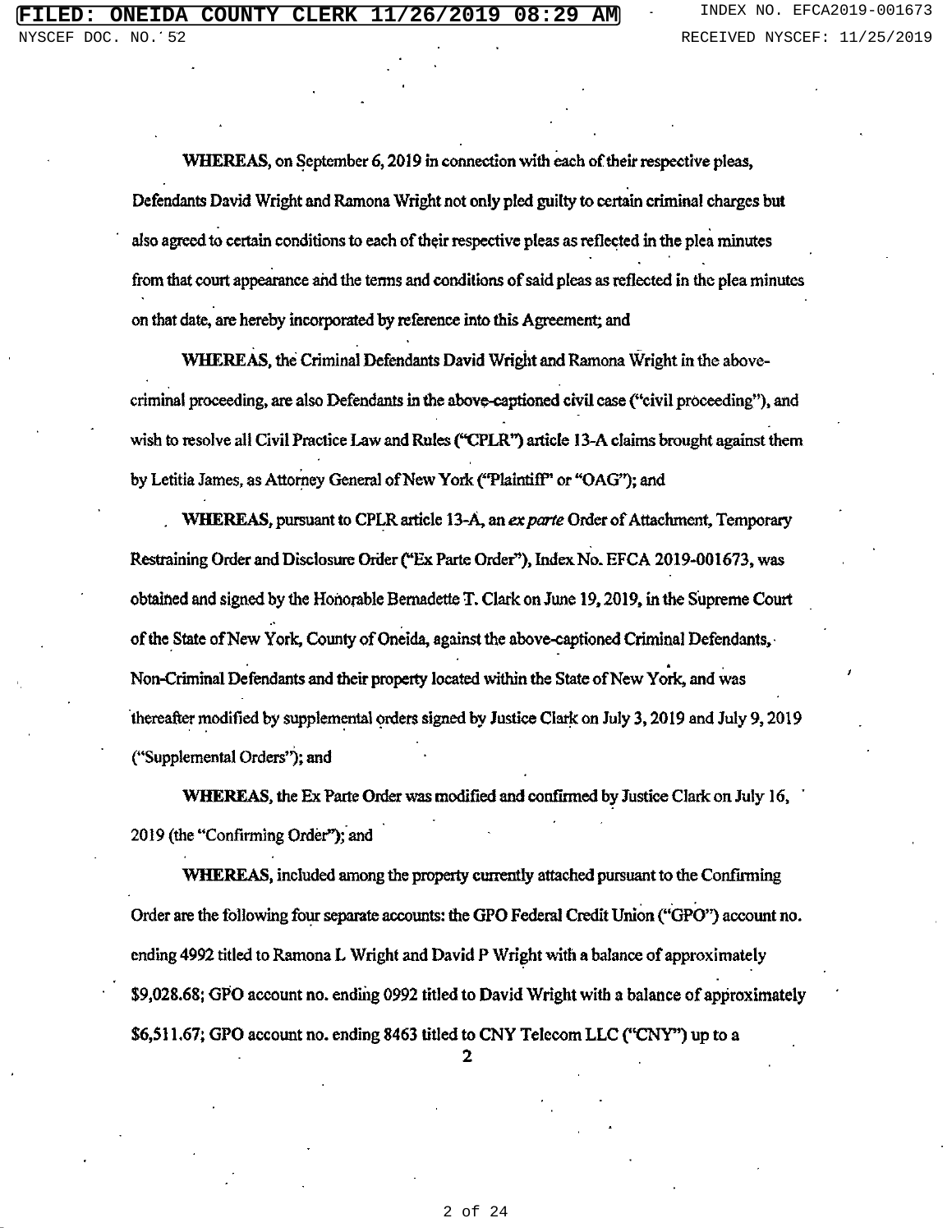restrained balance of \$30,000.00; and Wells Fargo Bank, N.A. ("Wells Fargo") account no. ending 1356 titled to David Wright with a balance of approximately \$23,165.75; with the total of all of the foregoing restrained funds subject to the Confirming Order and this Agreement amounting to \$68,706.10 (collectively the "Restrained Accounts"); and

WHEREAS, included among the personal property attached by the Plaintiff pursuant to the Confirming Order was the 53-foot Hatteras yacht called the "Mad Hatteras," hull identification number HATCN735M84K (hereinafter the "Mad Hatteras"); and

WHEREAS, David Wright and Ramona Wright list their place of residence at 411 Walnut St. #14461, Green Cove Springs, Florida 32043; and

WHEREAS, David Wright and Ramona Wright reside at 158 Cottage Pl, Sherrill, NY 13461; and

WHEREAS, on September 6, 2019, in the County Court, Oneida County David Wright pled guilty to two counts of grand larceny in the third degree and one count of violation of the General Business Law Section 352-c(6), Article 23A and Ramona Wright pled guilty to one count of grand larceny in the third degree and one count of violation of the General Business Law Section 352-c(6), Article 23A, each respectively in full satisfaction of the criminal charges contained in consolidated indictment nos. 19-026 and 19-066 and each of David Wright and Ramona Wright agreed to certain conditions to their respective pleas as set forth on the record in conjunction with the Plea; and

WHEREAS, on September 6, 2019, as a condition of the Plea David Wright and Ramona Wright agreed to, inter alia, enter into a written stipulation of forfeiture with Plaintiff forfeiting the Mad Hatteras and the Restrained Accounts, waive their respective rights to a restitution hearing for any victim restitution up to the amount of  $$760,000.00$ , to execute confessions of judgment in favor of all victims for any restitution that remains unpaid as of the time of their respective sentencing, and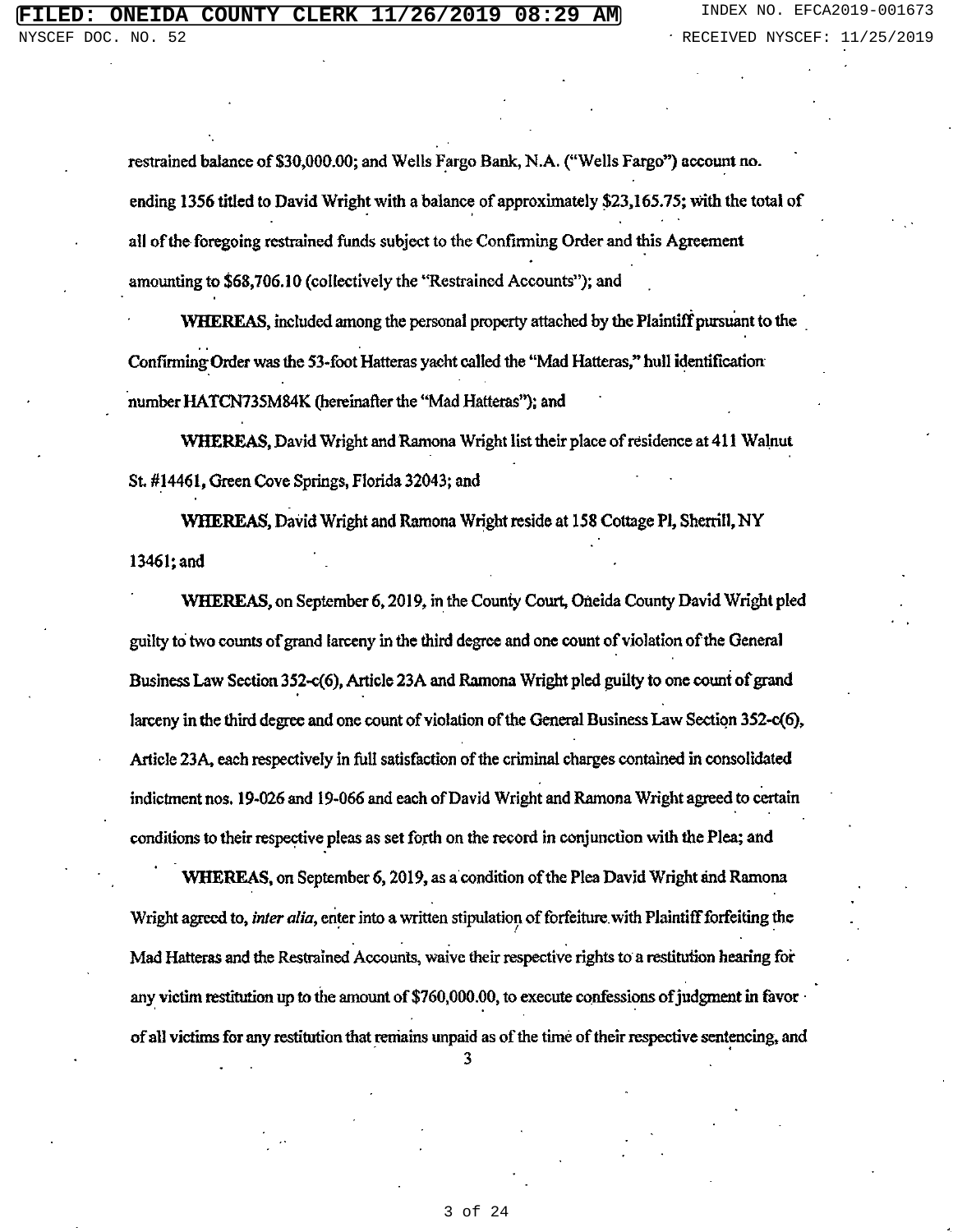agreed to enhanced sentences as set forth below and in the Plea should they fail to abide by the terms in the Plea prior to sentencing; and

WHEREAS, on September 6, 2019, as a condition of the Plea David Wright and Ramona Wright also agreed to refrain from participating in the sale or promotion of securities for ten years until September 6, 2029; and

WHEREAS, on September 6, 2019, David Wright and Ramona Wright as a condition of the Plea agreed that in exchange for the Defendants' meeting all of those conditions outlined by Judge Bauer during the Plea, the Defendants would receive sentences as follows: (a) Ramona Wright would receive a sentence of not less than time served and five years of probation supervision and not more than one to three years in state prison; and (b) David Wright would receive a sentence of not less than two to six years in state prison and no more than three to nine years in state prison. Ramona Wright agreed that if Ramona Wright receives a sentence of probation supervision, then she would as a term and condition of probation be required to make monthly payments against any amount of the restitution obligation which remains unpaid by the Defendants at the time of their sentencing and as ordered by the court, and in no event would Ms. Wright be sentenced to a term of any more than one to three years in state prison. David Wright and Ramona Wright agreed that the sentence for each Defendant within the ranges identified during the Plea would be based on the additional amount of restitution the Defendants pay at or before their sentencing date above the forfeited Mad Hatteras and the forfeited amounts restrained in the Restrained Accounts. The Defendants also agreed that should Defendants violate any of the provisions set forth in the Plea, then they would be subject to a sentence of up to the maximum allowable for their pleas: for Ramona Wright, two and one-third to seven years in state prison; for David Wright, four and two-

4 of 24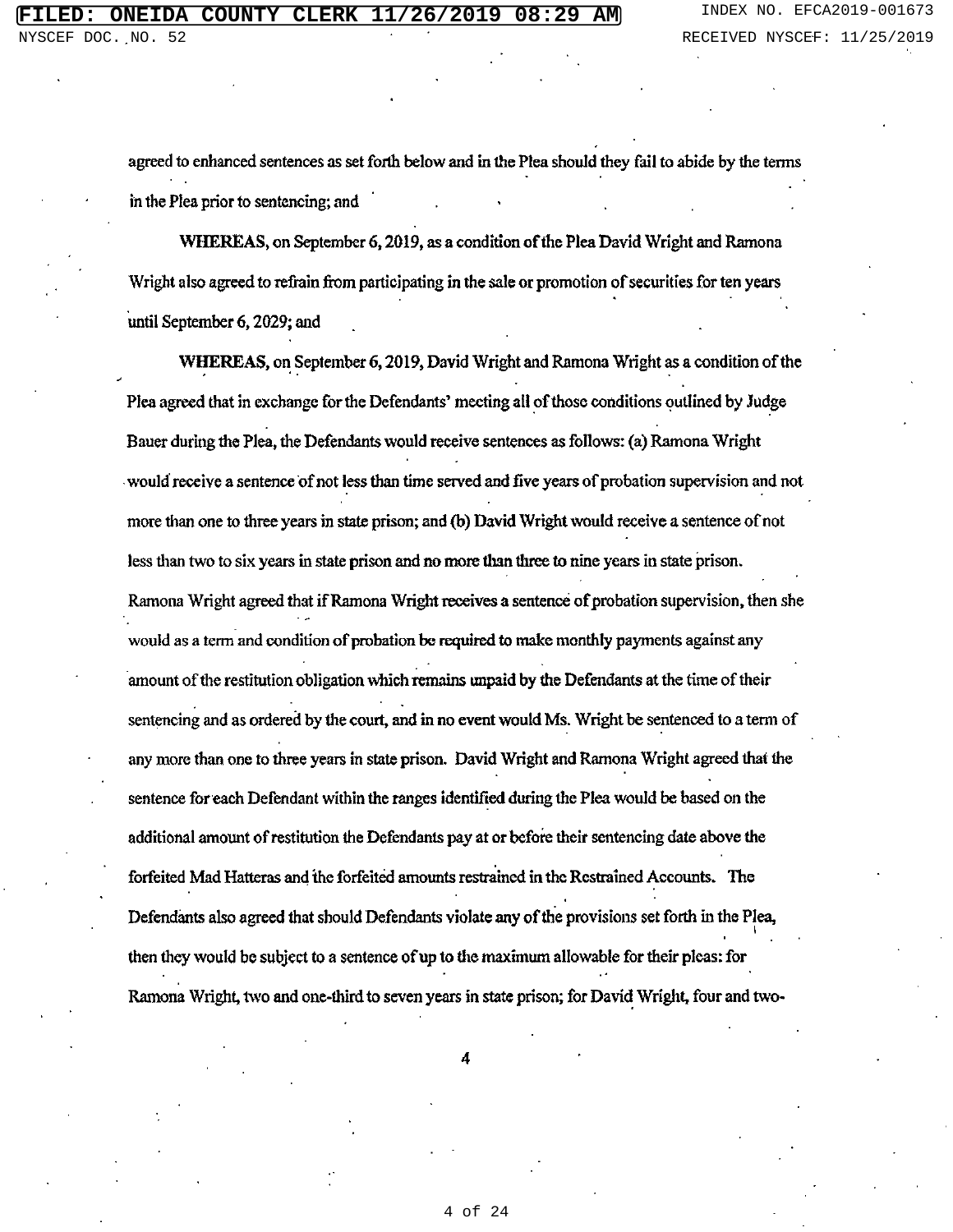thirds to fourteen years in state prison. The Defendants also agreed to waive their right to appeal and agreed to pay mandatory state surcharges; and

WHEREAS, the parties to this Agreement, David Wright, Ramona Wright, CNY and Wright Wellness Solutions, Inc. and the Plaintiff, wish to enter into a final and binding resolution of all of the CPLR article 13-A claims against David Wright, Ramona Wright, CNY and Wright Wellness Solutions, Inc. in the above-captioned civil proceeding including the payment by David Wright and Ramona Wright of a total forfeiture amount up to \$760,000.00 to be determined at a hearing before Judge Bauer (such amount referred to herein as "Total Forfeiture Determination"); and

WHEREAS, the cash balances of the accounts subject to the Confirming Order along with other amounts set forth below, will be part of the Total Forfeiture Determination to be paid by David Wright and Ramona Wright pursuant to the terms of the within Agreement; and

WHEREAS, David Wright is the principal of CNY and CNY agrees to and consents to the partial forfeiture of GPO account ending 8463 as set forth below; and

WHEREAS, pursuant to the attached corporate resolutions David Wright is authorized to sign this Agreement on behalf of CNY and Wright Wellness Solutions, Inc.; and

WHEREAS, pursuant to the attached CNY corporate resolution, CNY consents to, directs and authorizes the turnover by GPO to the Plaintiff of \$43,013.34 from GPO account no. ending 8463 titled to CNY, this \$43,013.34 representing the \$30,000,00 of restrained funds in GPO account no, ending 8463 plus an additional amount of \$13,013.34 sourced from that account to fund restitution and to allow for the release of the tax advantaged portions of the GPO account nos. ending 4992 and ending 0992; and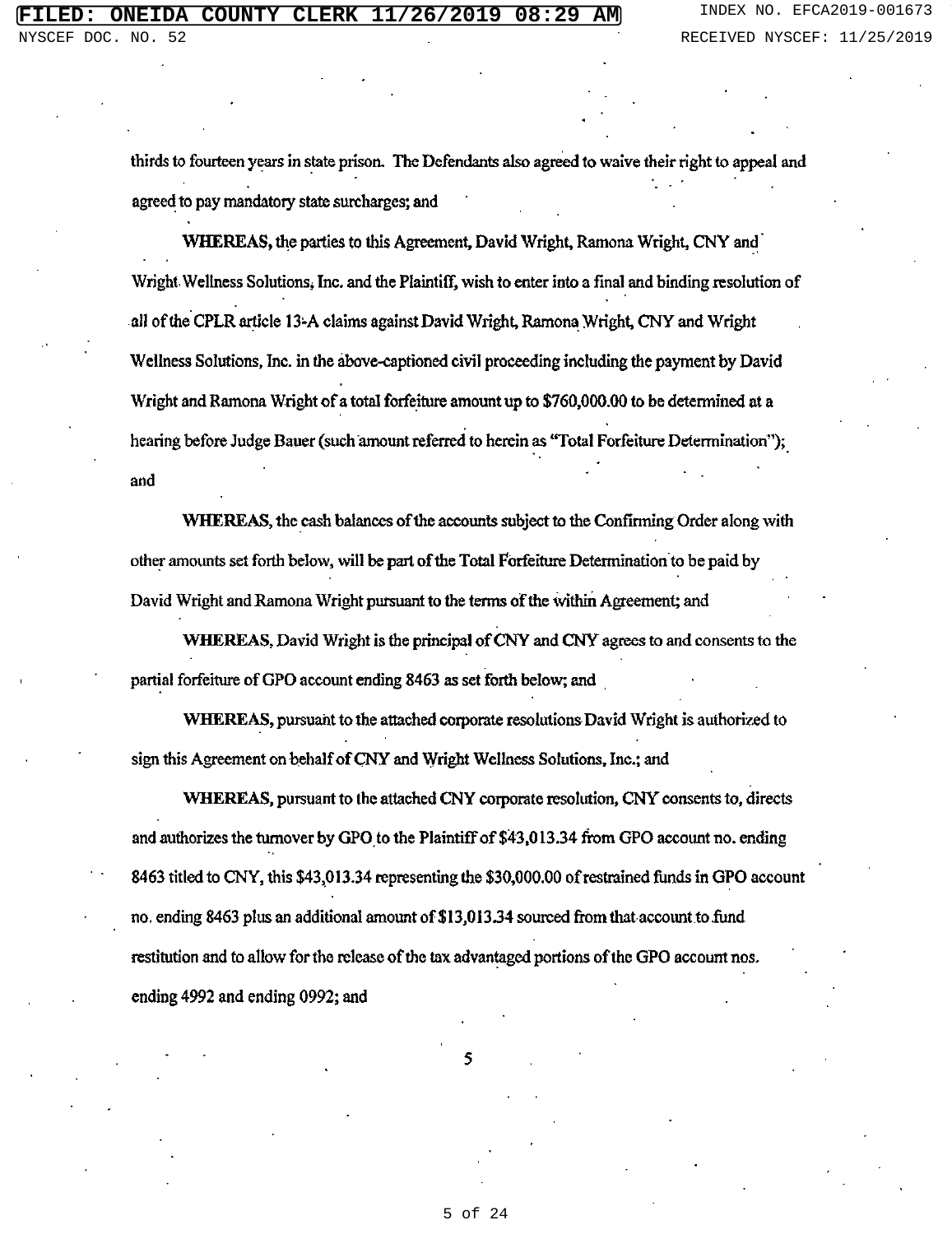WHEREAS, on October 10, 2019, upon consent of all parties, Justice Clark modified the Confirming Order to the effect that upon receipt of \$175,000.00 by Plaintiff upon the sale of the Mad Hatteras, that all attachments and restraints related to Mad Hatteras were to be lifted; and

WHEREAS, by October 10, 2019, Plaintiff was paid a total of \$175,000.00 related to the sale of the Mad Hatteras and all attachments and restraints related to Mad Hatteras were thus lifted; and

WHEREAS, David Wright and Ramona Wright understand that nothing in this Agreement shall be construed to conflict with the terms of the Plea; and

WHEREAS, unless specified in the Agreement, the parties do not intend to waive or affect the rights, criminal or civil, that the OAG may have concerning enforcement of criminal charges or civil claims against other parties not named in either the criminal or civil proceedings;

NOW, THEREFORE, the parties agree, and

## IT IS HEREBY ORDERED THAT:

#### **SETTLEMENT OF THE CPLR ARTICLE 13-A CIVIL PROCEEDING**

1. In consideration of the settlement, without prejudice, by the Plaintiff of the CPLR article 13-A proceeding against the Criminal Defendants and Non-Criminal Defendants and arising out of the criminal activity that was the subject of the Criminal Defendants' September 6, 2019 guilty pleas, David Wright and Ramona Wright hereby agree to forfeit and assign to Plaintiff all of their rights, title, and interest, and those of CNY if any, in the total sum of two hundred forty-three thousand seven hundred six dollars and ten cents (\$243,706.10) (such referred to herein as the "Plea Forfeiture") to be paid to Plaintiff as set forth below.

 $\overline{2}$ . The Criminal Defendants agree that these monies represent non-dischargeable restitution owed to victims of the Criminal Defendants.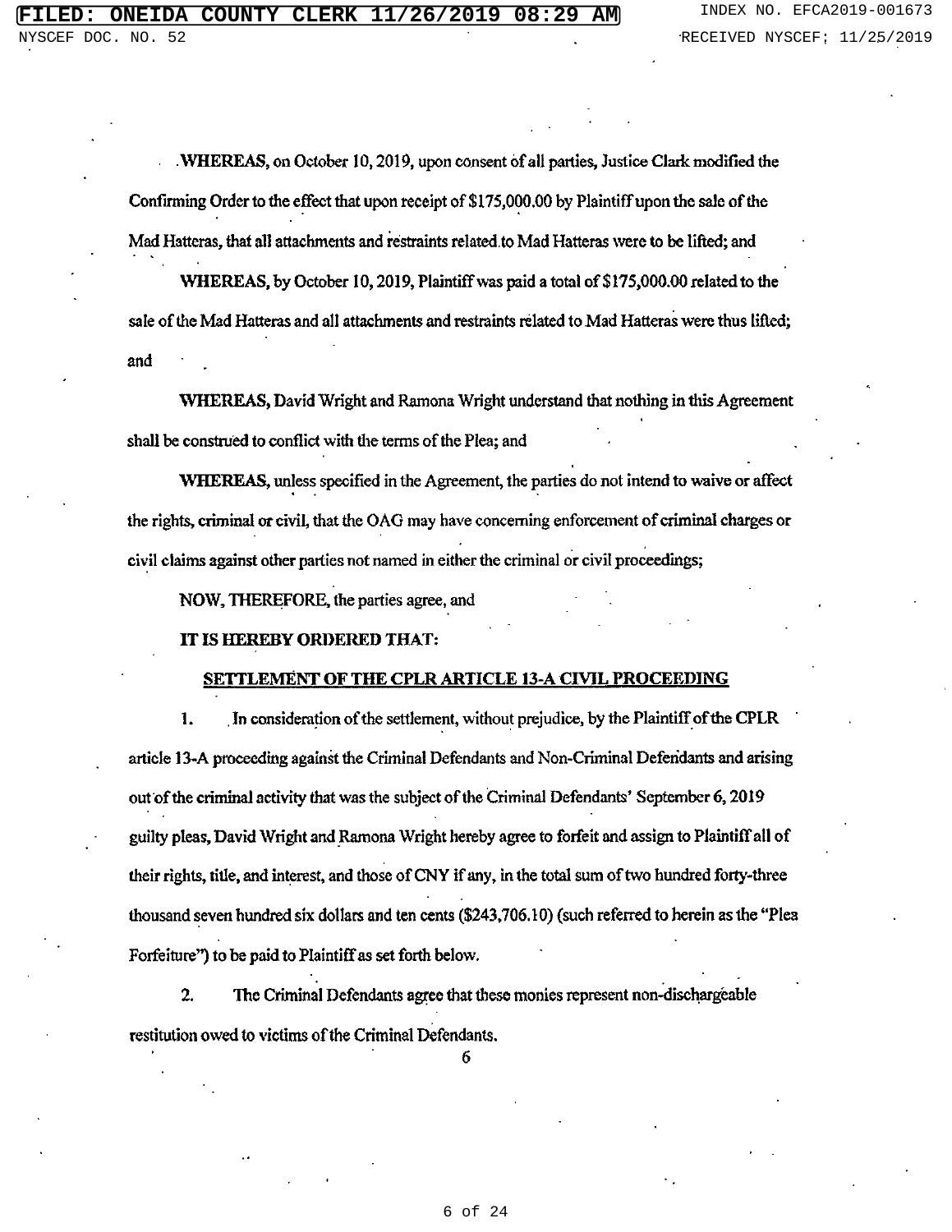$3.$ In partial payment of the Plea Forfeiture, the Criminal Defendants hereby agree to forfeit any right, title, and interest in proceeds from sale of the Mad Hatteras, amounting to \$175,000.00.

 $\overline{\mathbf{4}}$ David Wright agrees that he is liable for any and all tax consequences related to the sale of the Mad Hatteras and further agrees that he shall pay any such taxes due, except any taxes that are the responsibility of the purchaser.

In partial payment of the Plea Forfeiture, David Wright and Ramona Wright hereby 5. agree to forfeit to Plaintiff all of their right, title, and interest in the balances of the GPO account no. ending 4992 and GPO account no. ending 0992, except for the portion of such accounts that are part of a tax advantaged individual retirement account, for a total forfeited amount in these - accounts of  $$2,527.01$ .

In partial payment of the Plea Forfeiture, CNY hereby agrees to forfeit to Plaintiff all 6. of its right, title, and interest in the cash balance of the CNY GPO account no. ending 8463 up to the total amount of \$43,013.34. CNY as set forth in the attached corporate resolution dated  $\mu_{\text{other}}$  4  $\rightarrow$  0 i 9 directs, consents to and authorizes the turnover by GPO to the Plaintiff of the \$43,013.34 and as further provided below.

In partial payment of the Plea Forfeiture, David Wright and Ramona Wright hereby 7. agree to forfeit to Plaintiff all of their rights, title, and interest in the balance of the Wells Fargo account no. ending 1356 with a balance of approximately \$23,165.75.

David Wright and Ramona Wright and CNY respectively authorize, and the Court 8. orders, that each respective banking institution turn over funds from the balances in the accounts as follows: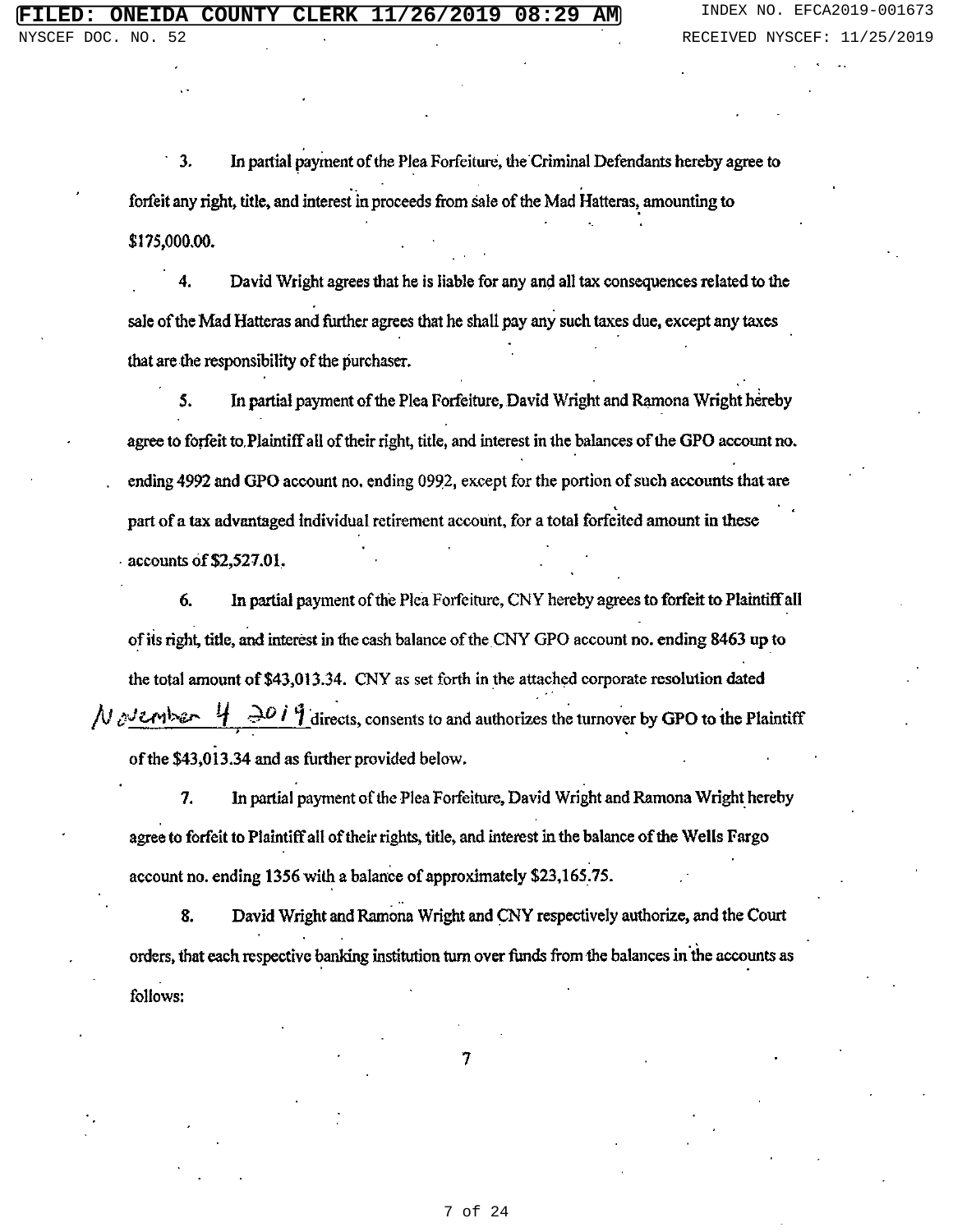| <b>BANKING</b><br><b>INSTITUTION</b>      | <b>ACCOUNT</b><br><b>HOLDER(S)</b><br><b>NAME(S)</b>    | <b>ACCOUNT NUMBER</b>                                     | <b>CASH AMOUNT TO</b><br><b>BE TURNED OVER</b><br><b>TO OAG</b> |
|-------------------------------------------|---------------------------------------------------------|-----------------------------------------------------------|-----------------------------------------------------------------|
| <b>GPO</b> Federal<br><b>Credit Union</b> | <b>RAMONAL</b><br><b>WRIGHT &amp; DAVID</b><br>P WRIGHT | X4992                                                     | \$2,522.01                                                      |
|                                           | <b>DAVID WRIGHT</b>                                     | XX0992                                                    | \$5.00                                                          |
|                                           | <b>CNY TELECOM</b><br>LLC                               | X8463                                                     | \$43,013.34                                                     |
| Wells Fargo                               | <b>DAVID WRIGHT</b>                                     | XXXX1356                                                  | \$23,165.75                                                     |
|                                           |                                                         | <b>TOTAL AMOUNT</b><br>TO BE TURNED<br><b>OVER TO OAG</b> | \$68,706.10                                                     |

 $9.$ The Plaintiff may serve a copy of this so-ordered Agreement with the accompanying CNY corporate resolution upon GPO and Wells Fargo to effect the turnover of these listed funds to the Plaintiff and for the simultaneous release from the orders of attachment authorized by the Confirming Order of any and all GPO and Wells Fargo accounts and account balances which are not hereby forfeited, that are owned or controlled by any Criminal Defendant or Non-Criminal Defendant.

GPO is ordered to turnover and pay the aforementioned funds from the 10. aforementioned accounts ending 4992, 0992 and 8463, to OAG pursuant to OAG instructions.

11. Wells Fargo is ordered to turnover and pay the total amount from the aforementioned account ending 1356 to OAG pursuant to OAG instructions.

8 of 24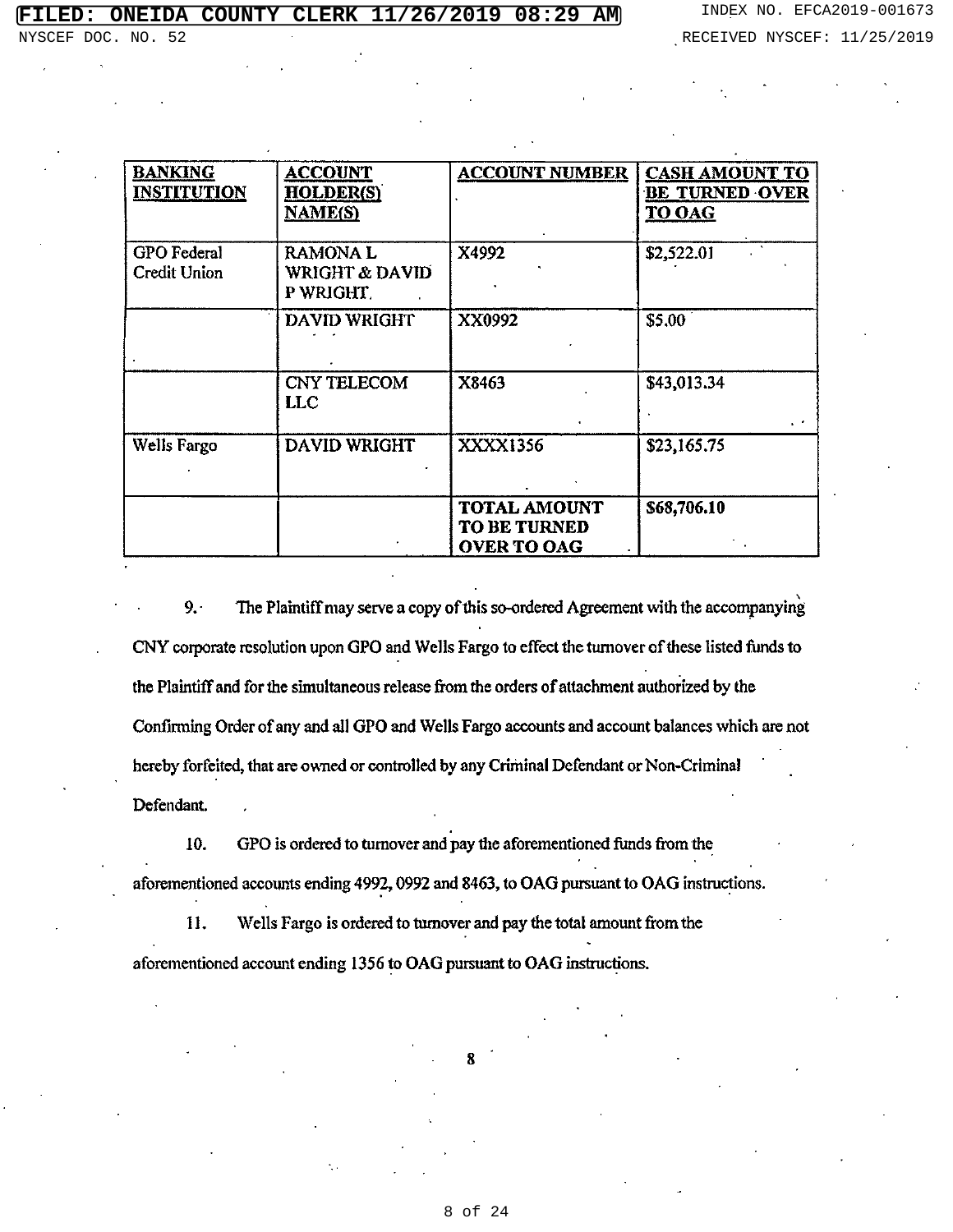After successful payment of the aforementioned amounts to OAG, all GPO accounts 12. that were previously restrained in connection with the above captioned matter are to be released and will no longer be subject to any Order under the above referenced caption.

13. After successful payment of the aforementioned amounts to OAG, all Wells Fargo accounts that were previously restrained in connection with the above captioned matter are to be released and will no longer be subject to any Order under the above referenced caption.

14. David Wright and Ramona Wright agree that the above-listed funds from the GPO and Wells Fargo accounts shall be forfeited to the Plaintiff immediately upon this Agreement being so-ordered. If this order, or other orders permitted hereby, are not sufficient to direct GPO and Wells Fargo to comply, then David Wright and Ramona Wright and CNY respectively will cause any customary and additional documents necessary to effectuate the transfer of the monies due under this Agreement to the Plaintiff, to be executed. The failure of David Wright or Ramona Wright or CNY to execute these additional documents will be considered a default under this Agreement and may result in the Court imposing the above referenced enhanced sentences and enforcement actions of the OAG of this Agreement.

David Wright and Ramona Wright and CNY respectively hereby warrant that they, 15. or either of them or entities that they control, are the owners of the above-noted GPO and Wells Fargo accounts and as indicated in the respective title registration of those accounts, and no other person or entity has any lawful, right, title or interest in those monies, and further warrants that there are no past, present or future claimants to that property, and they will not take any action(s) that might result in the creation of any claims to that property.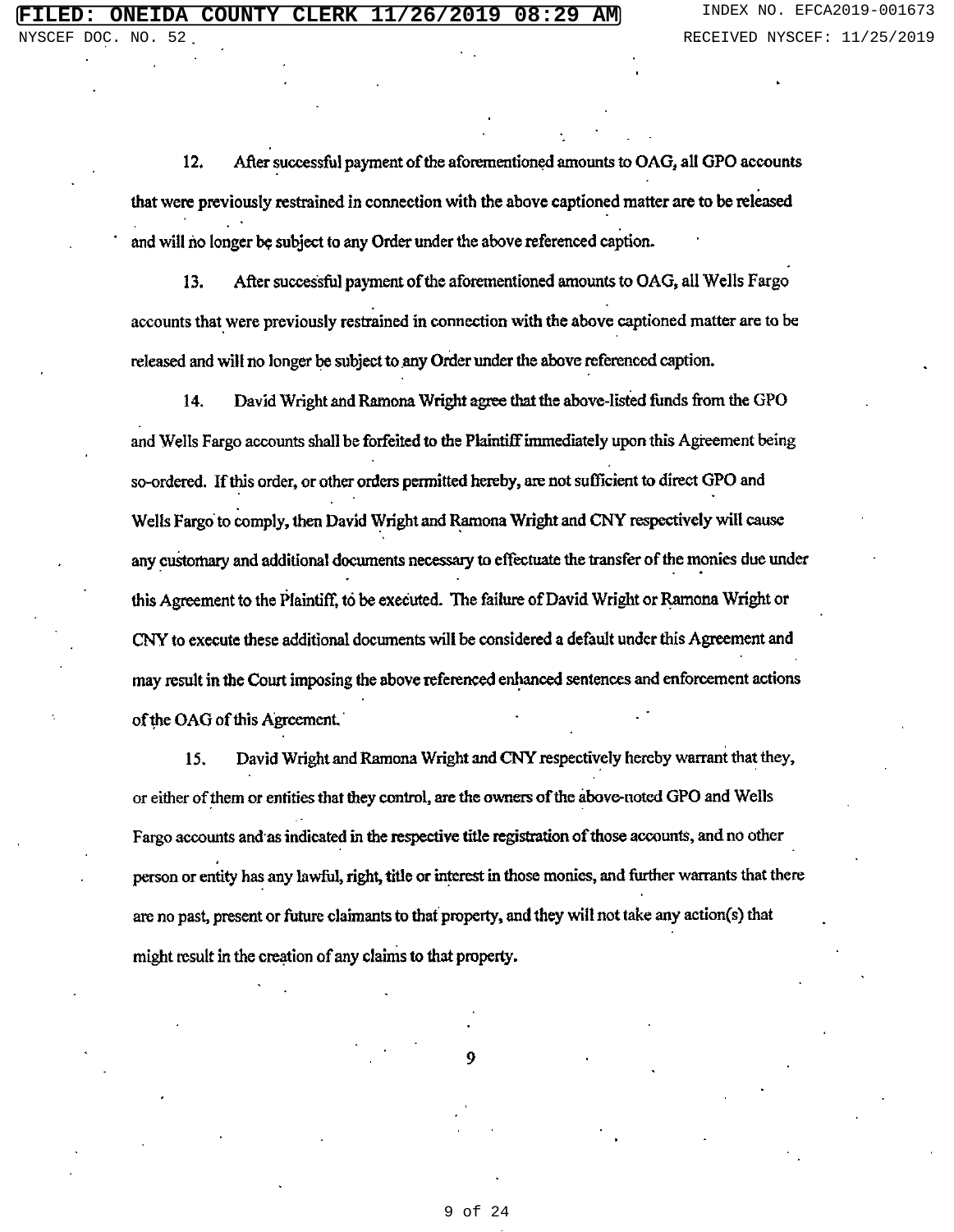16. The Plaintiff will serve a copy of this so-ordered Agreement together with the CNY corporate resolution upon GPO and Wells Fargo to effect the turnover of the above-described funds to the Plaintiff and for the release of the afore-described accounts as provided above.

17. Additionally, upon payment of the Plea Forfeiture to Plaintiff, the Confirming Order is further modified and amended by this so ordered Agreement so that, notwithstanding the Confirming Order, all levies pursuant to the Confirming Order as to the specific accounts referenced herein are in all respects vacated, cancelled and set aside.

18. Upon payment of the Plea Forfeiture to OAG, the Plaintiff will discontinue, without prejudice, the forfeiture proceedings as to the Criminal Defendants and Non-Criminal Defendants by e-filing in the civil proceeding, a Notice of Discontinuance without Prejudice.

19. The Criminal Defendants and Non-Criminal Defendants represent that each of them has been advised by their attorney, whose signature is affixed to this Agreement, of the alternatives for settlement and of his rights and liabilities under CPLR article 13-A, a statute that authorizes the Plaintiff to obtain a judgment to forfeit properties that are the proceeds, substituted proceeds or instrumentalities of a crime, or to obtain a money judgment in an amount equivalent thereto.

20. All representations to the Court made by David Wright and Ramona Wright during the Plea are hereby incorporated into this Agreement and any false statement therefrom may result in, among other things, a default of this Agreement.

21. This Agreement survives the death or disability of David Wright and/or Ramona Wright, and is binding on each of them, their heirs, successors, and assigns, and shall bind the Plaintiff.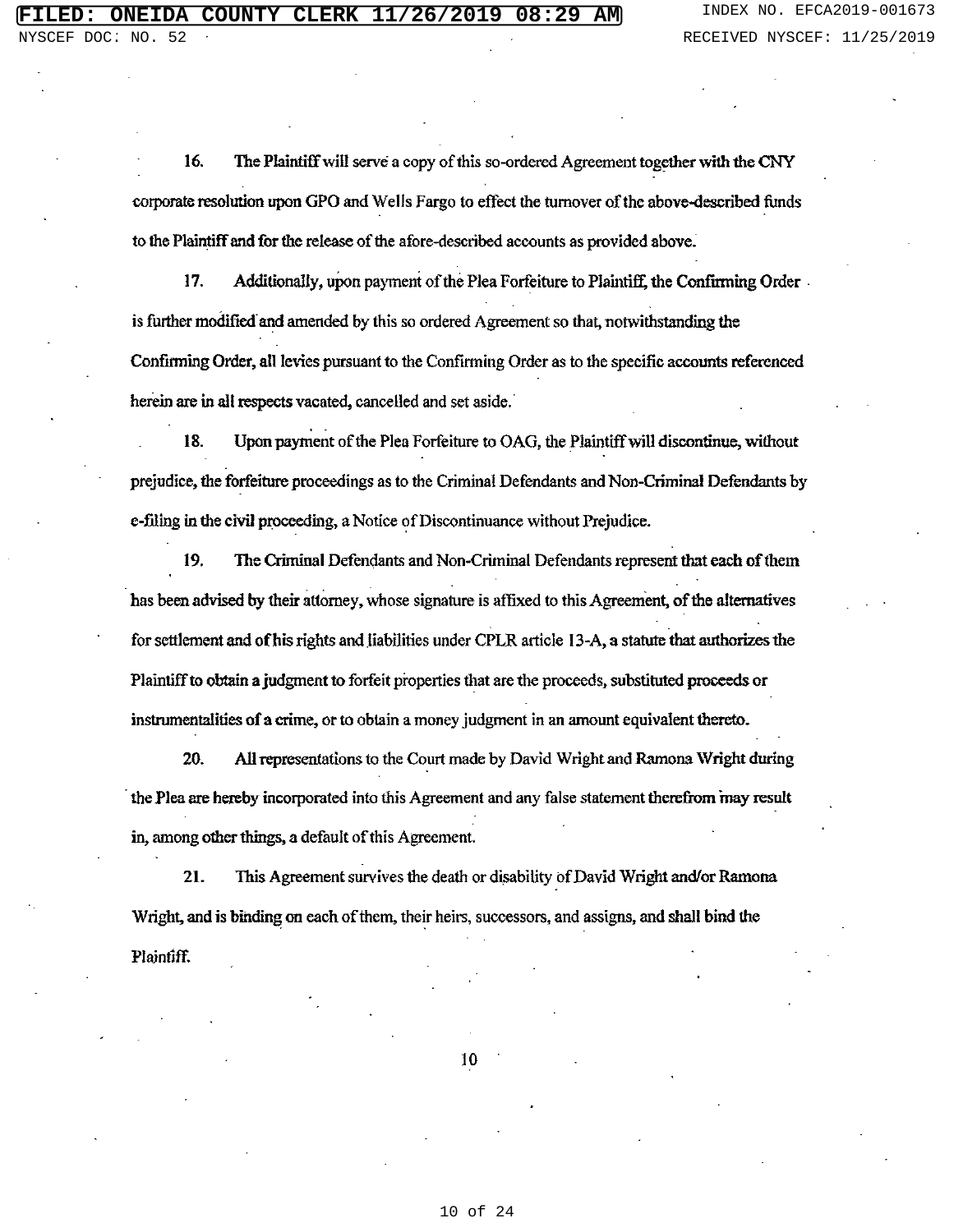# **FILED: ONEIDA COUNTY CLERK 11/26/2019 08:29 AM** INDEX NO. EFCA2019-001673

## RELEASE OF OTHER ACCOUNTS PREVIOUSLY RESTRAINED

22. The following account that has been previously attached or restrained pursuant to the Ex Parte Order, Confirming Order and Supplemental Orders is not forfeited under this Agreement and is released:

| <u>Bank</u> |       | <b>Account No. Approx, Balance</b> | <b>Account Title/Registration</b> |
|-------------|-------|------------------------------------|-----------------------------------|
|             |       |                                    |                                   |
| GPO         | X0884 | <b>S6.66</b>                       | <b>WRIGHT WELLNESS</b>            |
|             |       |                                    | SOLUTIONS INC.                    |

No warranty is made by Plaintiff concerning the actual amount in this account,

## **BANS FROM SELLING SECURITIES**

David Wright and Ramona Wright agree to refrain from participating in the sale or 23. promotion of securities until September 6, 2029. Any failure to adhere to this term will result in, among other things, a default of this Agreement. This restraint does not prohibit David and Ramona Wright from selling their personal shares in Wright Wellness Solutions, Inc. ("WWSI") as part of a plan to sell the entirety of WWSI to a third party, or as part of a dissolution of WWSI.

24. David Wright and Ramona Wright agree that neither they, nor any entity they control, will violate any laws of the United States or of the State of New York in connection with the future business operations, ownership, control, sale, dissolution, or insolvency of WWSI.

#### **CRIMINAL SENTENCE CONTINGENT ON AMOUNT OF FORFEITURE**

Contingent upon the terms of this so ordered Agreement being carried out, the Ex 25. Parte Order, Supplemental Orders and Confirming Order shall have no further effect.

Should the Criminal Defendants meet the conditions described in the Plea,  $26.$ 

> a. Ramona Wright would receive a sentence of not less than time served and five years of probation supervision and not more than one to three years in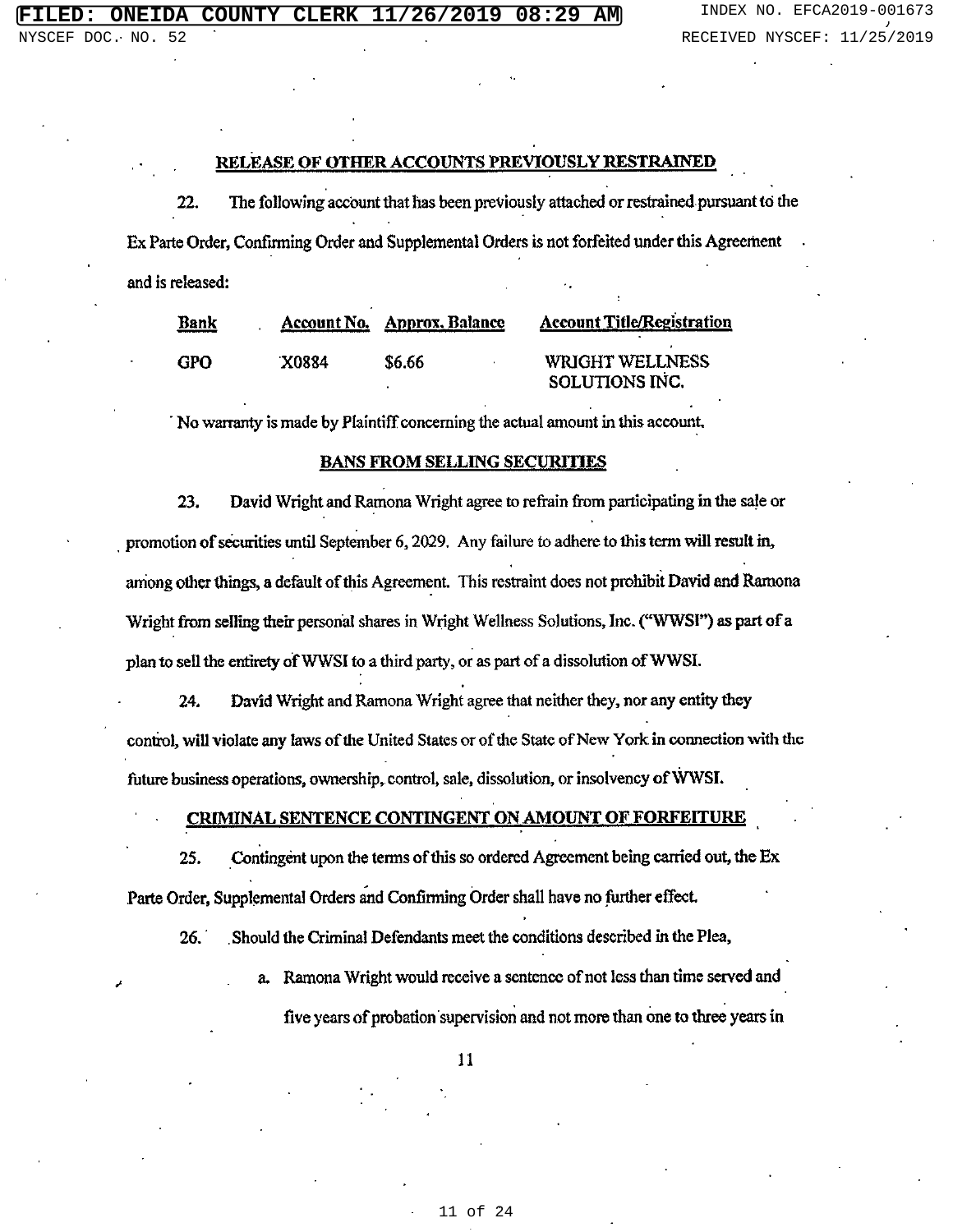state prison. If she does receive a sentence of probation supervision, then as a term and condition of probation she will be required to make monthly restitution payments as directed by the sentencing court towards any restitution amounts which remain unpaid at the time of sentencing up to the Total Forfeiture Determination, and in no event would Ramona Wright be sentenced to a term of any more than one to three years in state prison.

**b.** David Wright would receive a sentence of not less than two to six years in state prison and no more than three to nine years in state prison.

The court may sentence each Criminal Defendant within the sentencing ranges identified above based on the amount of additional restitution the Defendants pay at or before their sentencing date beyond the Plea Forfeiture.

## **ADDITIONAL RESTITUTION**

ั27. Paula Wright hereby agrees to transfer or pay over to Plaintiff, all of her right, title, and interest in \$150,000 of bail money posted on behalf of David Wright, toward restitution of the Criminal Defendants, such money currently being held by the Oneida County Finance Department as bail money securing David Wright's court appearances. The Court directs that once the posted cash bail of \$150,000.00 posted on behalf of David Wright and belonging to Paula Wright is exonerated, that the Oneida County Court Clerk or the Oneida County Finance Department, as applicable, pay the \$150,000.00 bail money, minus any statutory fees, to the OAG by bank check or wire, in lieu of return of such portion of the bail money to Paula Wright (such money, minus any statutory fees, referred to herein as the "Additional \$150,000"). Paula Wright agrees to complete any forms required and to take all steps necessary to ensure that the Additional \$150,000 is paid to OAG.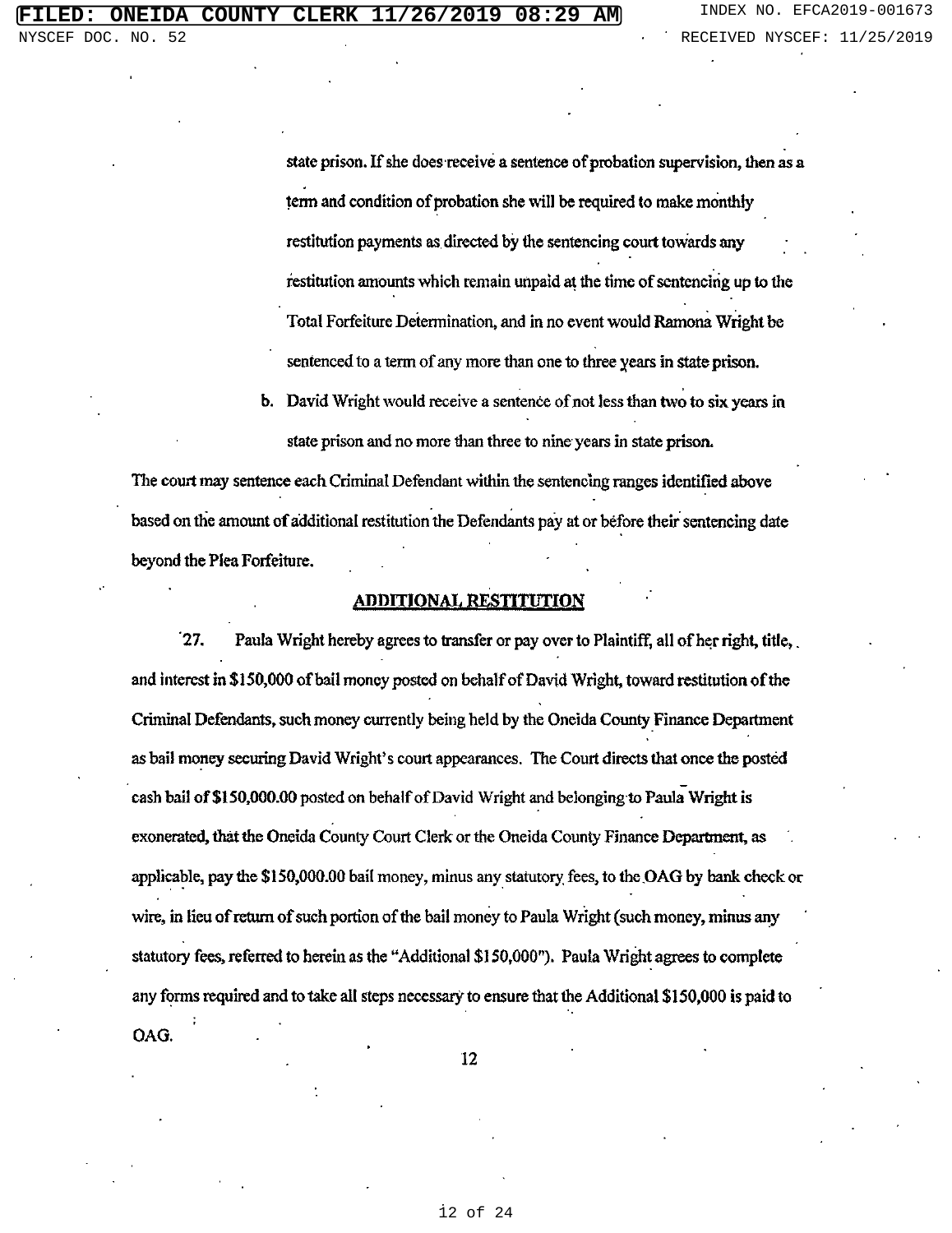28. OAG agrees that any and all bail money paid to OAG by Paula Wright will be credited toward the Total Forfeiture Determination owed by the Criminal Defendants pursuant to the Plea and the terms of this Agreement.

## **DISCONTINUANCE OF FORFEITURE ACTION**

29. The Plaintiff agrees that the monies forfeited hereby upon receipt of the full balances owed by Defendants, Criminal Defendants and Paula Wright under the terms and conditions of this Agreement, amounting to the Plea Forfeiture and the Additional \$150,000, settle all claims, without prejudice, set forth in the civil proceeding. The Criminal Defendants and Non-Criminal Defendants admit that the Plea Forfeiture monies represent the proceeds, substituted proceeds or instrumentalities of the felony crimes committed by the Criminal Defendants. The Criminal Defendants and Non-Criminal Defendants agree that the Plea Forfeiture and the Additional \$150,000, are forfeited in settlement of any claims by which it is asserted that either or both of the Criminal Defendants and Non-Criminal Defendants respectively, or any entity that they control, are liable for the claims set forth in the civil proceeding.

30. David Wright and Ramona Wright agree that prior to or at sentencing, they will execute confessions of judgement for any remaining restitution in favor of the victims of their crimes.

31. Upon turnover and payment of the Plea Forfeiture and the Additional \$150,000 and any other additional amounts the Criminal Defendants turn over at or before sentencing to the OAG, such monies are to be distributed pursuant to CPLR § 1349.

## **OTHER TERMS**

32. Criminal Defendants and Non-Criminal Defendants expressly agree and acknowledge that the Plaintiff may initiate a subsequent investigation, civil action, or proceeding to 13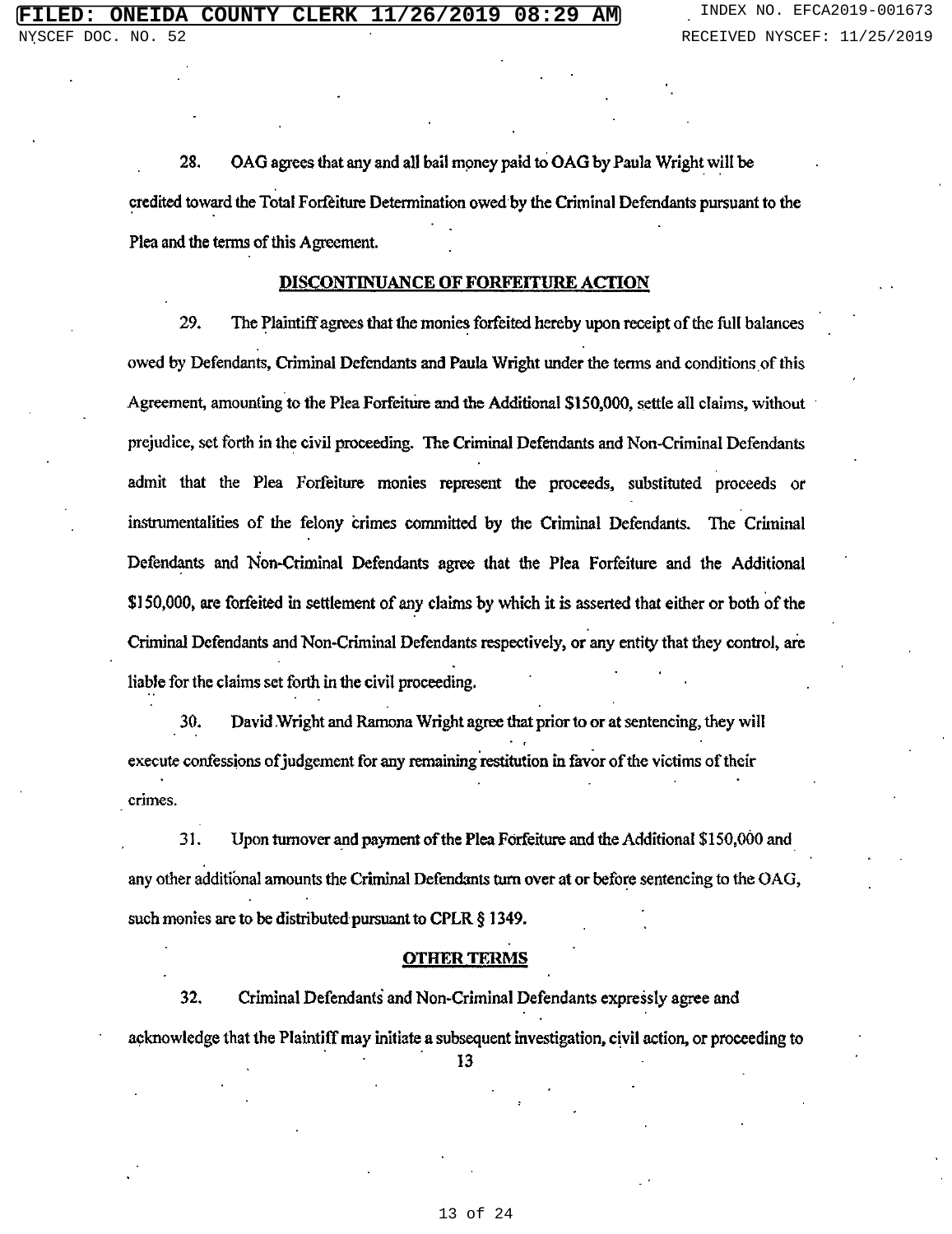enforce this Agreement or for violations of or default on this Agreement, and agrees and acknowledges that in such event:

- a. any statute of limitations or other time-related defenses related to the restitution and forfeiture obligations of this agreement are tolled from and after the effective date of this Agreement until the full restitution amount is satisfied;
- b. Plaintiff may use statements, documents or other materials produced or provided by the Criminal Defendants and Non-Criminal Defendants prior to or after the effective date of this Agreement;
- any civil action or proceeding must be adjudicated by the courts of the State of New York, and that Criminal Defendants and Non-Criminal Defendants irrevocably and unconditionally waive any objection based upon personal jurisdiction, inconvenient forum, or venue; and
- d. any participation by the Criminal Defendants in the sale or promotion of securities, except the sale of their personal WWSI stock as part of a sale of the entirety of WWSI in accordance with this Agreement, on or prior to September 6, 2029 shall constitute prima facie evidence of a fraudulent practice under Article 23-A of the General Business Law.

33. If a court of competent jurisdiction determines that the Criminal Defendants or Non-Criminal Defendants have violated this Agreement, the Respondent shall pay to the Plaintiff the reasonable cost, if any, of obtaining such determination and of enforcing this Agreement, including without limitation legal fees, expenses, and court costs.

34. Nothing in this Agreement shall be construed to modify the terms that the Criminal Defendants agreed to in the Plea.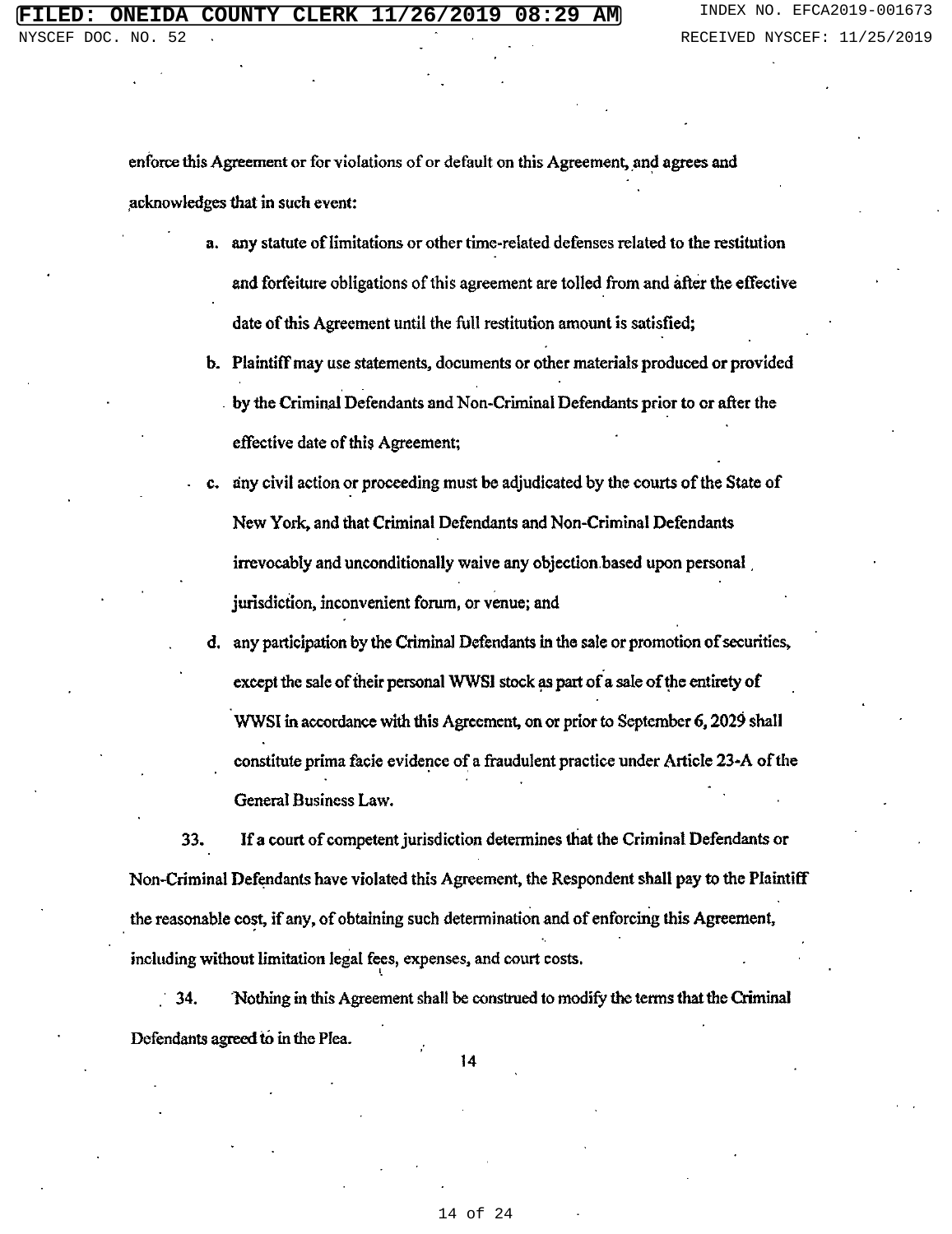35. Nothing in this Agreement shall be deemed to estop the Plaintiff, or other regulatory or law enforcement agencies from enforcing any section of the New York State Penal Law, or any other statute or regulation to which the Defendants may be subject unless specifically referred to in the Plea.

36. In addition to representations made during the Plea, David Wright and Ramona Wright each represent that they have read and understood the charges contained in the abovereferenced indictments against them and have discussed these charges with their respective attorneys. David Wright and Ramona Wright represent further that they have had sufficient time to discuss the legal concepts pertaining to these charges with their respective attorneys and have discussed with their respective attorneys the alternatives for plea and settlement and of each of their respective rights and liabilities under CPLR article 13-A, a statute that authorizes the OAG to commence a forfeiture action and obtain a judgment to forfeit properties that are the proceeds, substituted proceeds or instrumentalities of a crime, or to obtain a money judgment in an amount equivalent thereto.

37. In consideration of the disposition of the civil proceeding, the Criminal Defendants David Wright and Ramona Wright and the Non-Criminal Defendants Wright Wellness Solutions, Inc. and CNY, each of their heirs, executors, administrators and successors in interest or assigns, releases and forever discharges the Plaintiff, her successors and/or assigns, the employees of her Office, from any and all manner of claims, demands, damages, causes of action or suits that they may have now, or that might subsequently accrue to them, by reason of any matter arising directly or indirectly, from the restraints placed in this matter, including but not limited to claims for personal injury, property damage, defamation, inducement to wrongful dismissal, damage to business, or interference in business opportunities.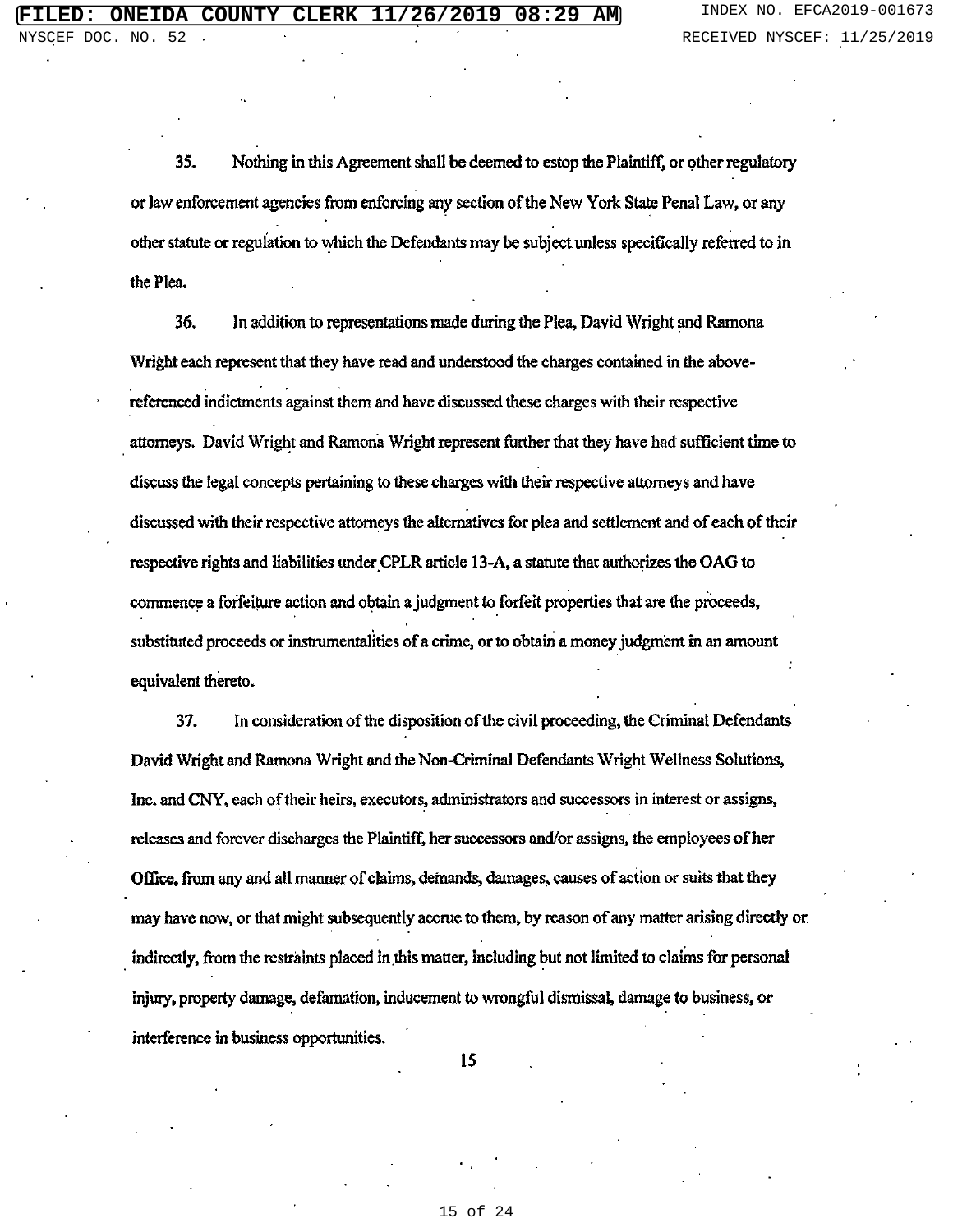38. There shall be no construction or interpretation of this Agreement favorable or unfavorable to any party by virtue of its preparation by counsel to the Plaintiff.

39. David Wright and Ramona Wright agree that they have not been forced to plead guilty or to sign this Agreement by anyone, and have not been made any promises other than those promises noted herein and/or on the record in Court.

40. This Agreement is contingent on the Court's acceptance of its terms and conditions.

Section headings are for convenience only. This Agreement may only be changed or 41. altered in writing, signed by, and delivered to, each party.

 $42.$ The Courts of the State of New York shall have jurisdiction over any dispute concerning this Agreement and the same shall be resolved in accordance with New York State law.

43. The parties hereto intend that this Agreement expresses their sole and entire understanding of the terms agreed to and that this Agreement be considered a complete, integrated writing, as well as those additional terms, if any, discussed on the record in Court, and that no prior oral discussions, writings, preliminary or provisional agreements (oral or in writing), charts, spreadsheets, or preliminary analyses, shall act to alter, vary, or contradict the terms of this writing.

44. The parties hereby consent to the so-ordering of this Agreement.

#### [THIS SPACE INTENTIONALLY LEFT BLANK].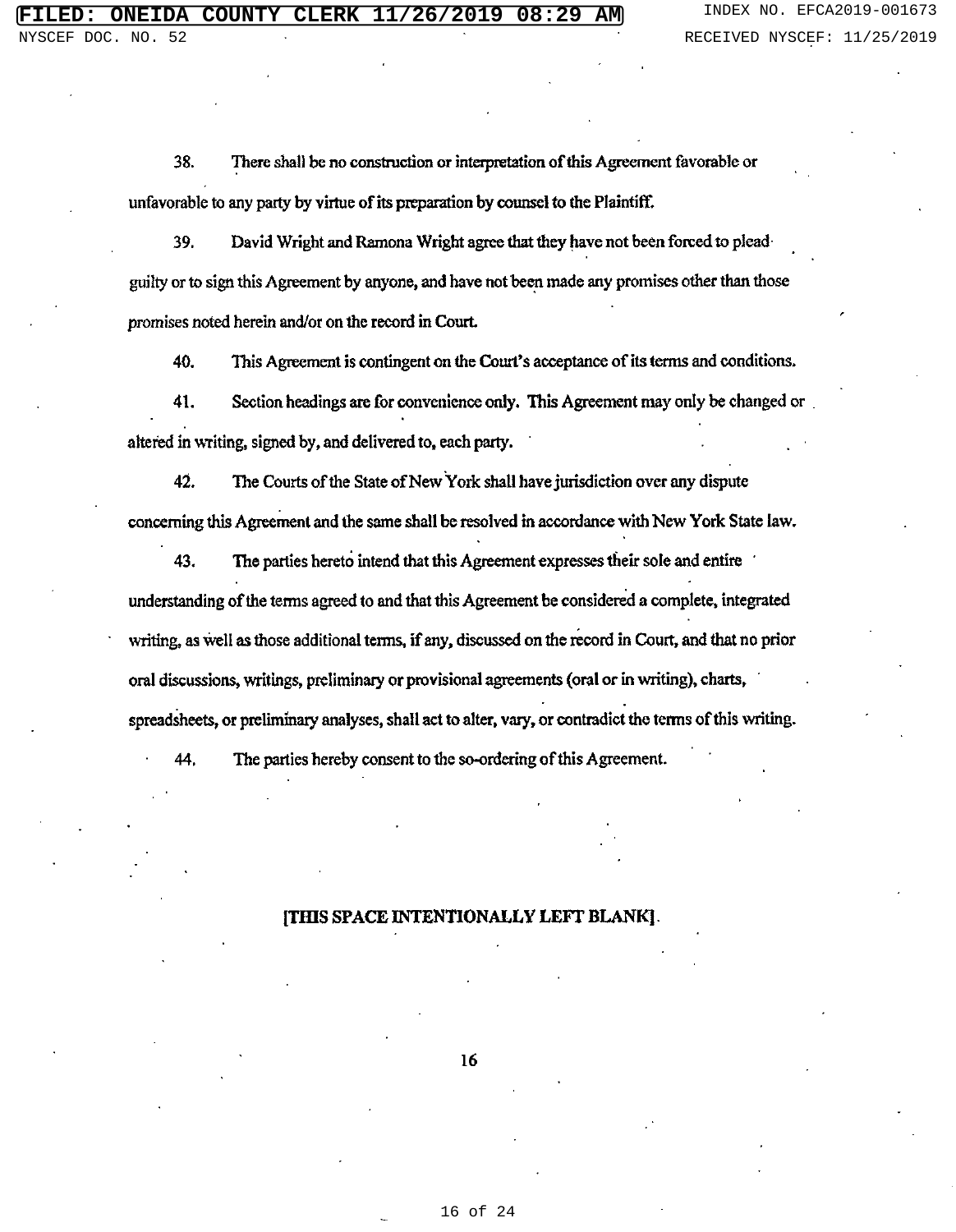45. The parties to this Agreement who subscribe their names below intend to be bound

by the terms of this Agreement, once it is so ordered.

New York, New York

Dated: November 312019

Signed:

Letitia James as Attorney General of New York,

By: Kenneth J. Hajm

**Assistant Attorney General Investor Protection Bureau** 

DAVID WRIGHT individually and as authorized representative of CNY TELECOM, LLC and as authorized representative of WRIGHT WELLNESS SOLUTIONS, INC.

**RAMONA WRIGHT** 

Paula Wright

Sworn to before me this day of , 2019,

Notary Public

 $17$ 

17 of 24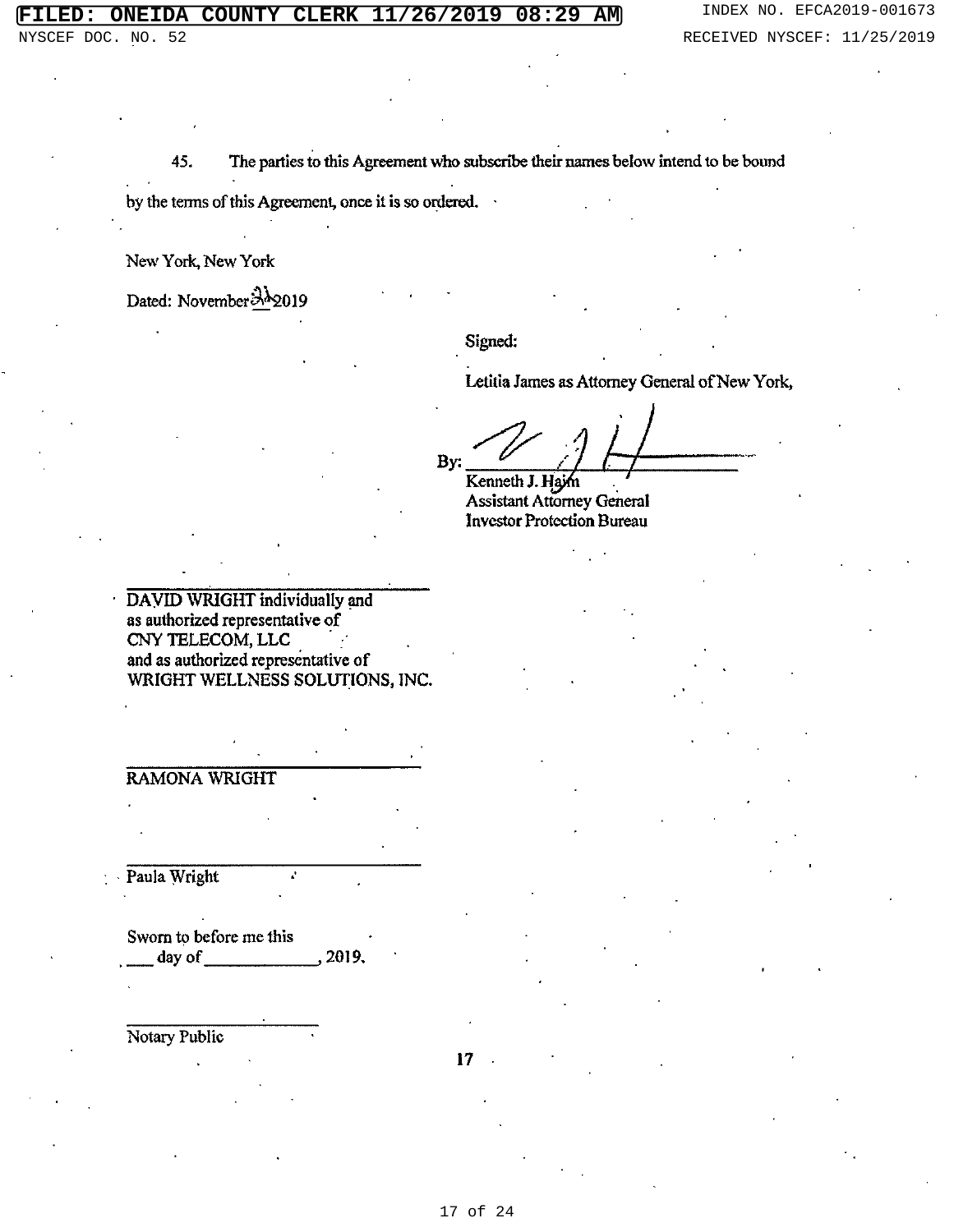The parties to this Agreement who subscribe their names below intend to be bound 45.

by the terms of this Agreement, once it is so ordered.

New York, New York

Dated: November 2019

Signed:

Letitia James as Attorney General of New York,

 $\mathbf{B}$ y:

Kenneth J. Haim **Assistant Attorney General Investor Protection Bureau** 

DAVID WRIGHT individually and as authorized representative of CNY TELECOM, LLC and as authorized representative of

WRIGHT WELLNESS SOLUTIONS, INC.

Paula Wright

Sworn to before me this  $19$  day of November, 2019.

Notary Public



RAH KS,

Q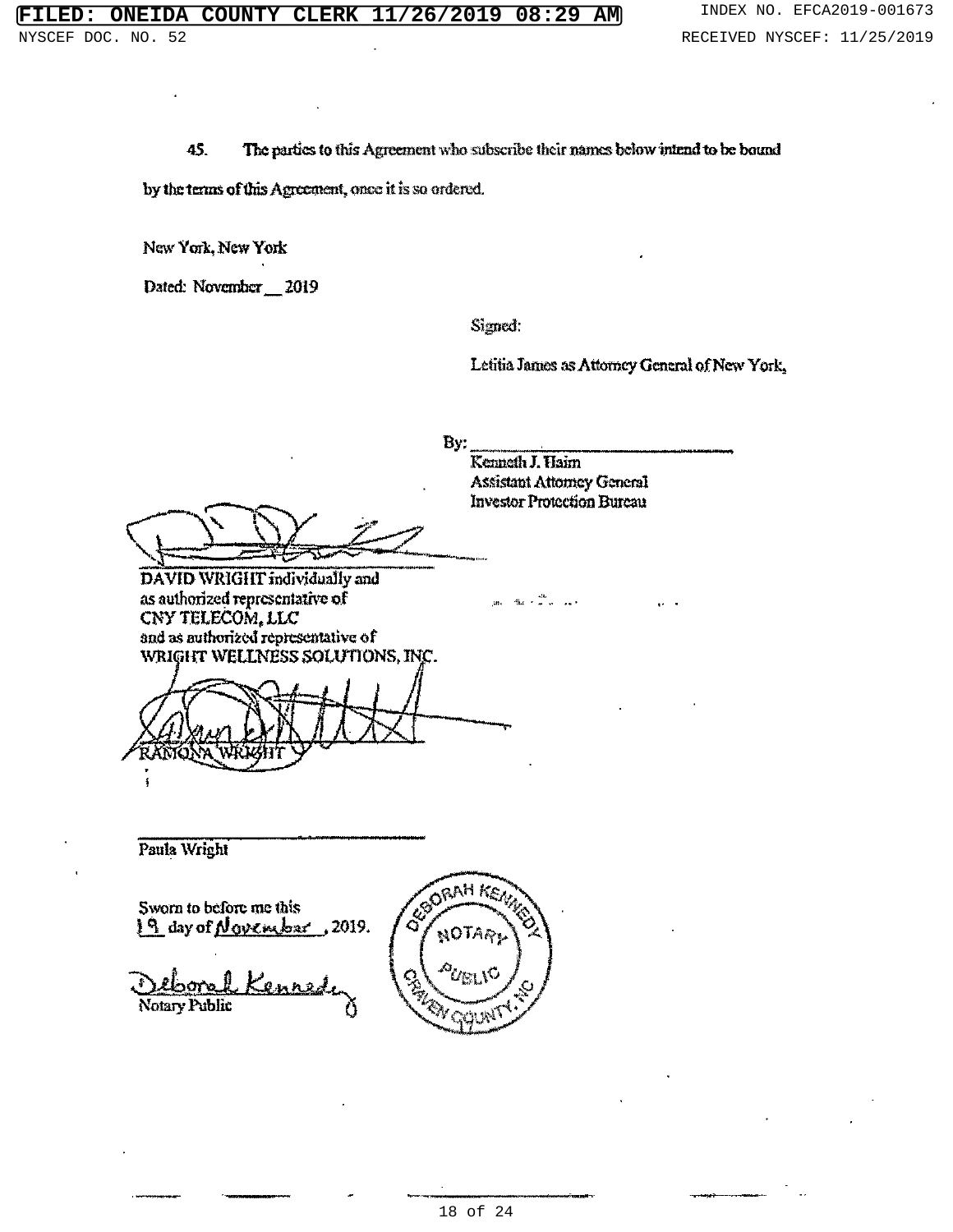## INDEX NO. EFCA2019-001673 RECEIVED NYSCEF: 11/25/2019

45. The parties to this Agreement who subscribe their names below intend to be bound

by the terms of this Agreement, once it is so ordered.

Now York, Now York

Dated: November 2019

Signed:

Letitia James as Attorney General of New York,

By.

Kenneth J. Haim **Assistant Attorney General Investor Protection Bureau** 

DAVID WRIGHT individually and as authorized representative of CNY TELECOM, LLC and as authorized representative of WRIGHT WELLNESS SOLUTIONS, INC.

**RAMONA WEIGHT** 

Paula

Sworn to before me this 19 day of Neutrales 2019.

<u>Tubecco</u>  $\mathcal{Z}$ يمدعهم Notary Public

 $17$ 

Electry Francisco Contents of New York<br>Electry Francisco Contents Real<br>Contents Contents County<br>Commission Expires January 20, 2023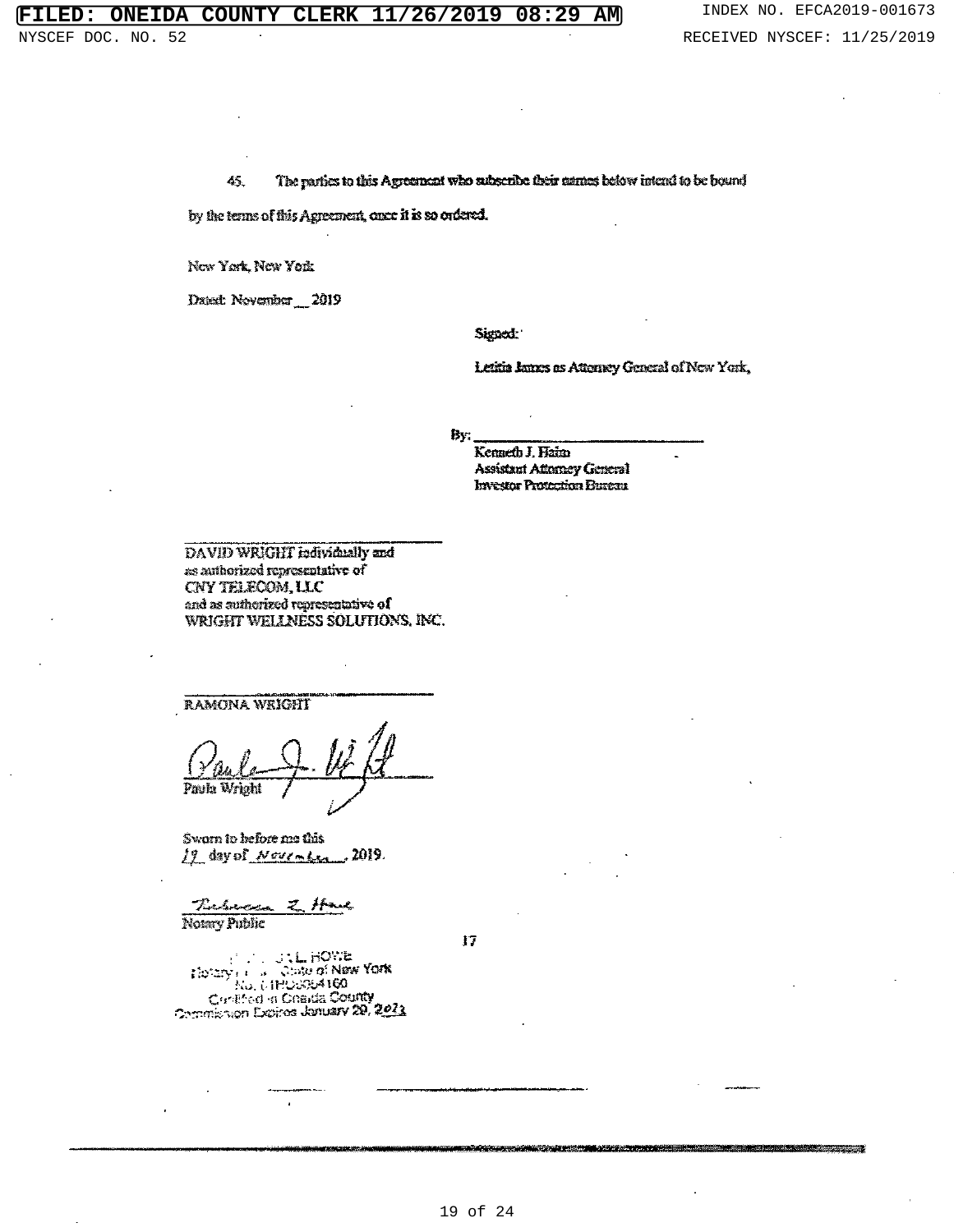DĄ **COUNTY CLERK** 201 .g 08  $: 29$ <u>AMJ</u> ОŅ z 6

NYSCEF DOC. NO. 52

WITNESSED BY:

Donald Kinsella Attorney for David Wright

Attorney for Ramona Wright

So Ordered:

ENTER

Joshua Friedman

**James Milbrand** 

Attorney for CNY Telecom, LLC

Attorney for Wright Wellness Solutions, Inc.

Hon. Bernadette T. Clark J.S.C.

Dated:

 $\mathcal{L} = \mathcal{L}^{\text{L}}$  .

 $\sim 3.19$ 

 $\frac{1}{2}\sqrt{3}\sqrt{2}\sqrt{2}\sqrt{3}\sqrt{3}$ Argent Scientists Gallery H.

ación Midward 《谢谢顿》第47节,西治以及《胡说》

18

20 of 24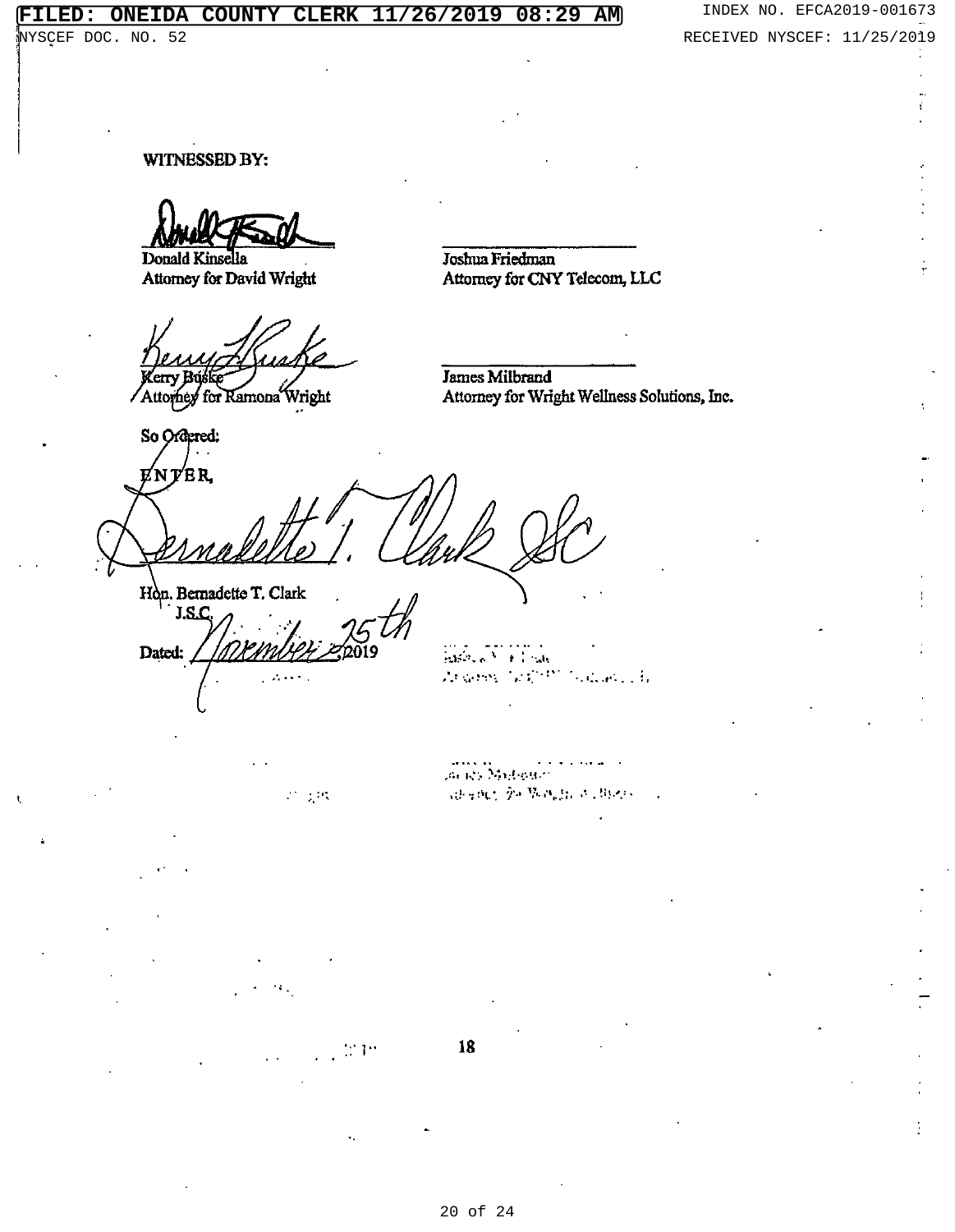#### LIMITED LIABILITY COMPANY RESOLUTION OF CNY TELECOM, LLC

WHEREAS, David Wright, being the sole Member and Operating Manager of CNY TELECOM, LLC, a limited liability company organized and existing under the laws of the State of New York (hereinafter the "Company"), does hereby adopt the following resolution pursuant to the laws of the State of New York:

WHEREAS, the Company is named as a defendant in a certain civil action entitled Letitia James, as Attorney General of New York v. David Wright and Ramona Wright, Criminal Defendants and Wright Wellness Solutions, Inc. and CNY Telecom, LLC, Non-Criminal Defendants, Oneida County Index No. 2019-001673 (the "Civil Action"); it is hereby

RESOLVED, that the Company authorizes David Wright to execute and enter into that certain CPLR 13-A Seulement Agreement (the "Settlement Agreement") on behalf of the Company in settlement and resolution of the Civil Action; and it is

FURTHER RESOLVED, that pursuant to the terms of the Settlement Agreement, the Company authorizes, directs, consents and approves the release, withdraw, and turnover of the sum of \$43,013.34 from its GPO Federal Credit Union account ending in 8463 to the Attorney General of the State of New York; and it is

FURTHER RESOLVED, that David Wright is authorized to execute any documents and take any such other actions on behalf of the Company as are reasonably necessary in order to carry out the purpose and intent of this Resolution; and it is

IN WITNESS WHEREOF. 1 have hereunto subscribed my name on this the  $\frac{1}{2}$  day of November, 2019.

Bv: David Wright Sole Member/Operating Manager Title: Dated: November  $\frac{I}{I}$ , 2019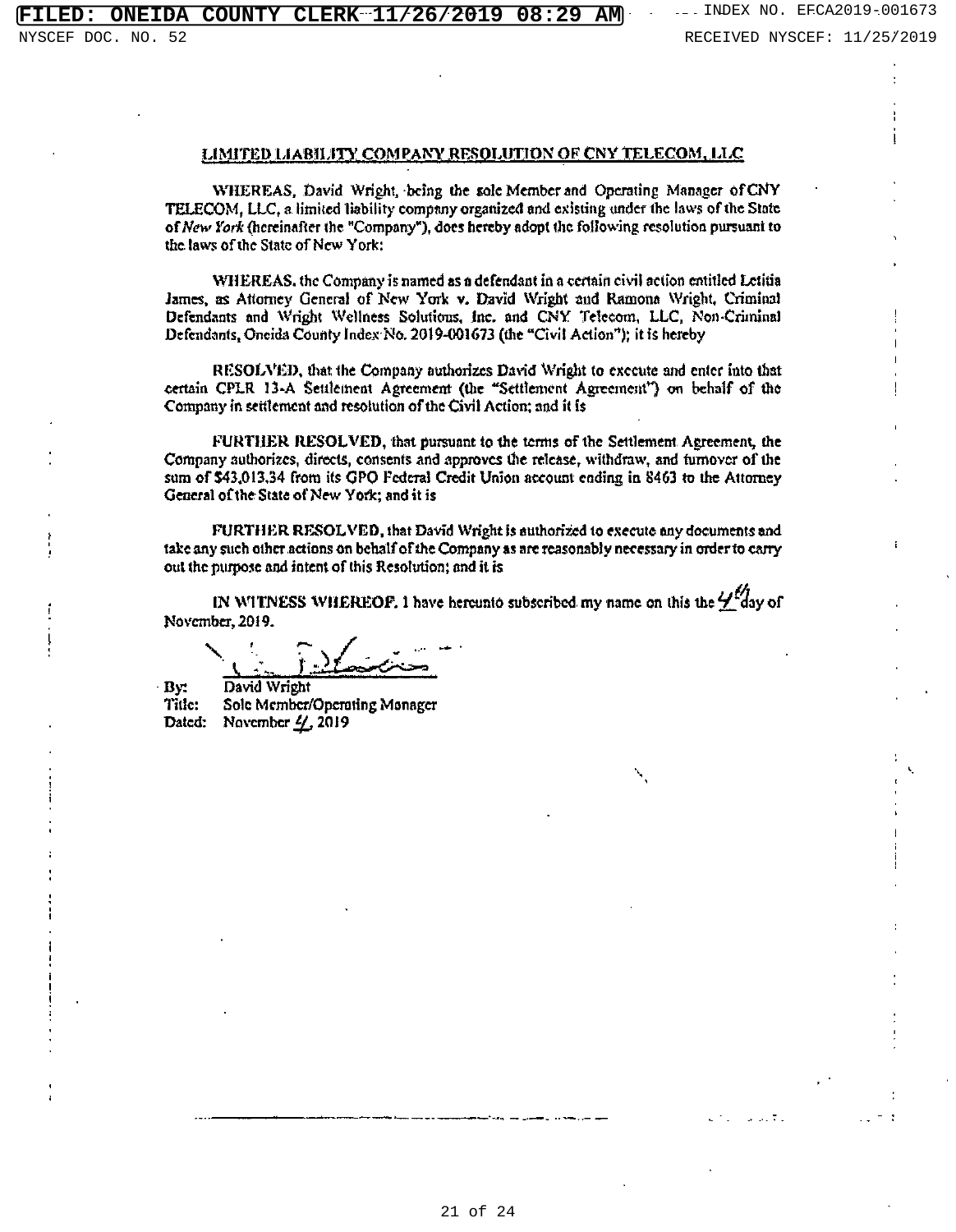## WRIGHT WELLNESS SOLUTIONS, INC.

### WRITTEN CONSENT OF THE BOARD OF DIRECTORS

## WITHOUT A MEETING

## Under Section 708(b) of the Business Cornoration Law

THE UNDERSIGNED, being all of the members of the Bossd of Directors of WRIGHT WELLNESS SOLUTIONS, INC. (the "Corporation"), do hereby consent. pursuant to Section 708(b) of the Business Corporation Law, to the adoption of the following Resolutions authorizing the actions indicated therein, without a meeting:

WHEREAS, the Corporation is named as a defendant in a certain civil action entitled Letitia James, as Attorney General of New York v. David Wright and Ramona Wright, Criminal Defendants and Wright Wellness Solutions, Inc. and CNY Telecom, LLC, Non-Criminal Defendants, Oneids County Index No. 2019-001673 (the "Civil Action"); and

WIIEREAS, the Board of Directors of the Corporation deems it in the best interests of the Corporation to settle the Civil Action in accordance with the terms of a certain Settlement Agreement (as defined below).

#### NOW, THEREFORE, be in

RESOLVED, that the Corporation authorizes David Wright, as the Corporation's President, to execute and enter into that certain CPLR 13-A Settlement Agreement, a copy of which is appended hereto (the "Settlement Agreement"), on behalf of the Corporation in settlement and recolution of the Civil Agion; and it is further

RESOLVED, that David Wright is sudterfield to execute any documents and take any such other actions on behalf of the Corporation as are reasonably necessary in order to carry out the purpose and intent of this Resolution.

IN WITNESS WHEREOF, the undersigned have executed this Written Consent as of this  $21^{\prime\prime}$  day of  $\text{Maxe.g.}$   $\text{Res.}$  2019. This Written Consent may be signed in counterparts and all such counterparts, which together contain the signatures of all of the members of the Board of Directors, shall constitute this Written Consent.

DAVID P. WHIGH

**ROBERT KELCHNER** 

19542071.1

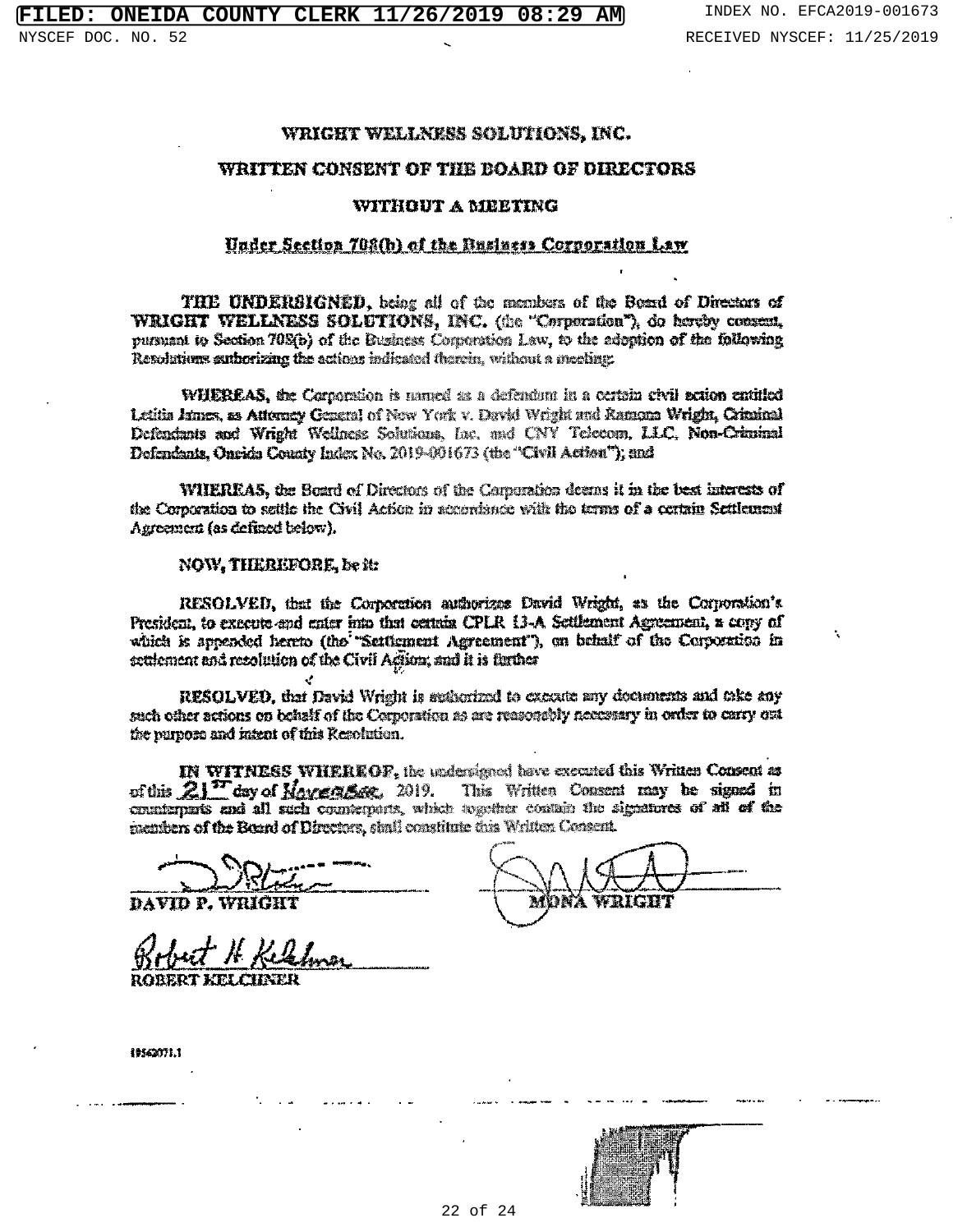## **ONEIDA COUNTY CLERK 11/26/2019 08:29 AM** INDEX NO. EFCA2019-001673

NYSCEF DOC. NO. 52 **RECEIVED NYSCEF: 11/25/2019** 

WITNESSED BY:

Donald Kinsella Attorney for David Wright

Joshua Friedman

Attorney for CNY Telecom, LLC

Kerry Buske Attorney for Ramona Wright

James Milbrand Attomey for Wright Wellness Solutions, Inc.

So Ordered: 'ER, Hon. Bernadette T. Clark

 $J.S.C.$ 2019 Dat